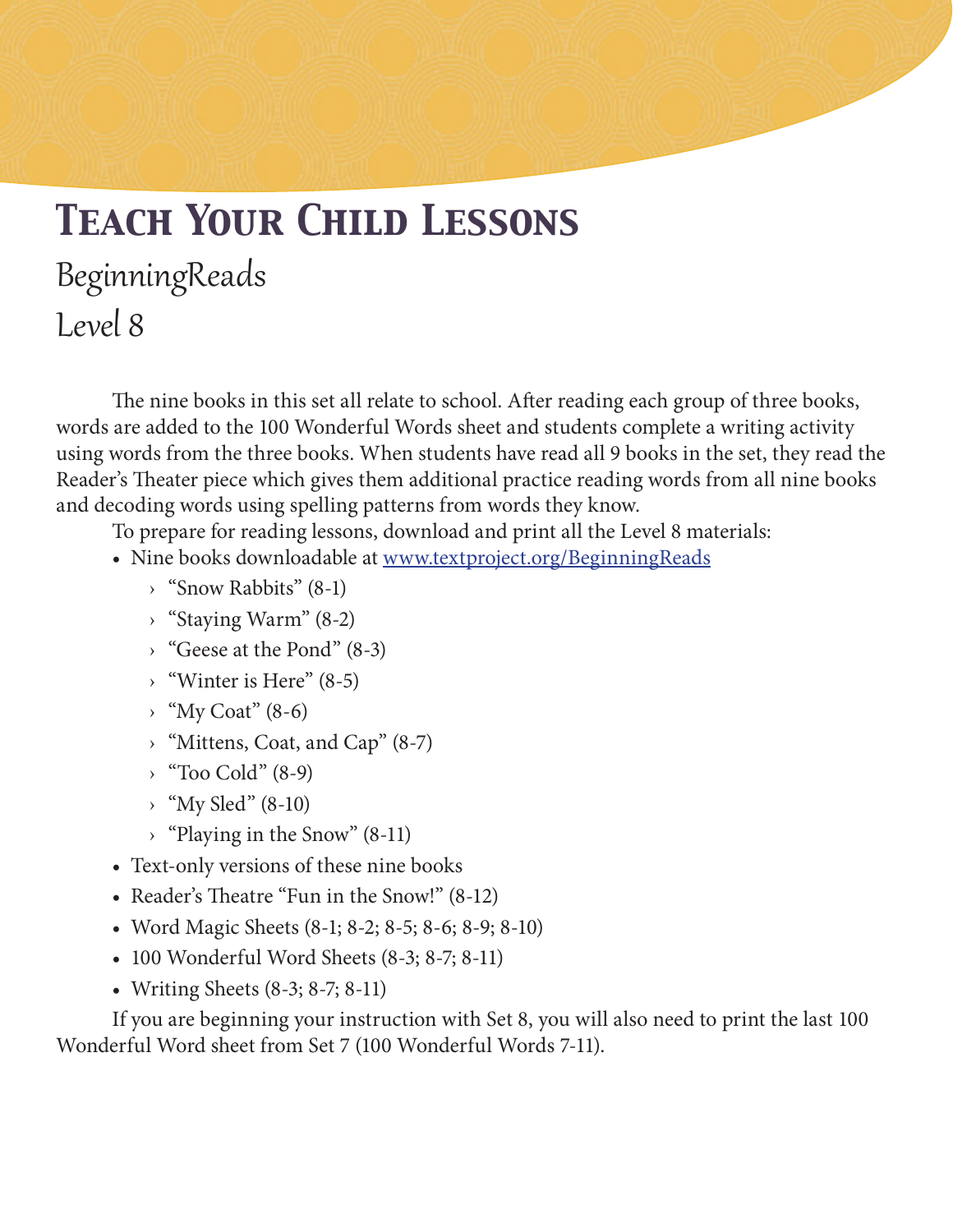# *"Snow Rabbits" (8-1)*

In the summer there are lots of brown rabbits. They hop about in the bushes looking for food to eat.

Brown rabbits can hide in and around the bushes. If a rabbit stays still, it is very hard to see them hiding in the brown bushes.

In the winter, the rabbits lose their brown fur and grow white fur. White rabbits are hard to see in a snowy field.

#### **First Reading of "Snow Rabbits"**

- Read the title, "Snow Rabbits", to your student and have him predict what the book will be about. Have him find the words *snowy, rabbit,* and *rabbits* in the book.
- Talk with your student about what is happening in the pictures. Where are the rabbits? What color are they? Then have him scan the text and find the words *white,* and *brown.*
- After finding the title and picture words in the text, have your student read the text aloud. If he can't pronounce or mispronounces a word, don't correct him immediately. Have him finish the sentence. Then, help your child to figure out the word by thinking about what word would have these letters and make sense in the sentence. Have him reread the sentence containing the difficult word before continuing to read.

### **Word Magic**

This phonics activity is called Word Magic because students learn that by just adding or changing beginning letters, a word "magically" becomes another word.

- Give your student Word Magic Sheet 8-1. Have him read the words had, good, did, and ride and identify the underlined patterns, a-d, o-o-d, i-d, and i-d-e.
- As your student watches, write each of the following words on a small sticky note but do not pronounce these words: *hid hide hood wood wide.*
- Have your student put each word on his Word Magic sheet under the word with the same spelling pattern. As each word is added, have your student pronounce both rhyming words.
- • Give your student 5 sticky notes and say the following words: *sad side slide slid stood.* As you say each word have him decide which of the three words it rhymes with and write the word, using the pattern from that rhyming word to spell it. After writing each word, have him stick it under the other rhyming words on the Word Magic sheet.
- When all the sticky note words are in the columns, have your student orally spell and read all the rhyming words in each column.

"h-a-d, had; s-a-d, sad" "r-i-d-e, ride; h-i-d-e, hide; w-i-d-e, wide; s-i-d-e, side; s-l-i-d-e, slide " "g-o-o-d, good; h-o-o-d, hood; w-o-o-d, wood; s-t-o-o-d, stood" "d-i-d, did; h-i-d, hid; s-l-i-d, slid"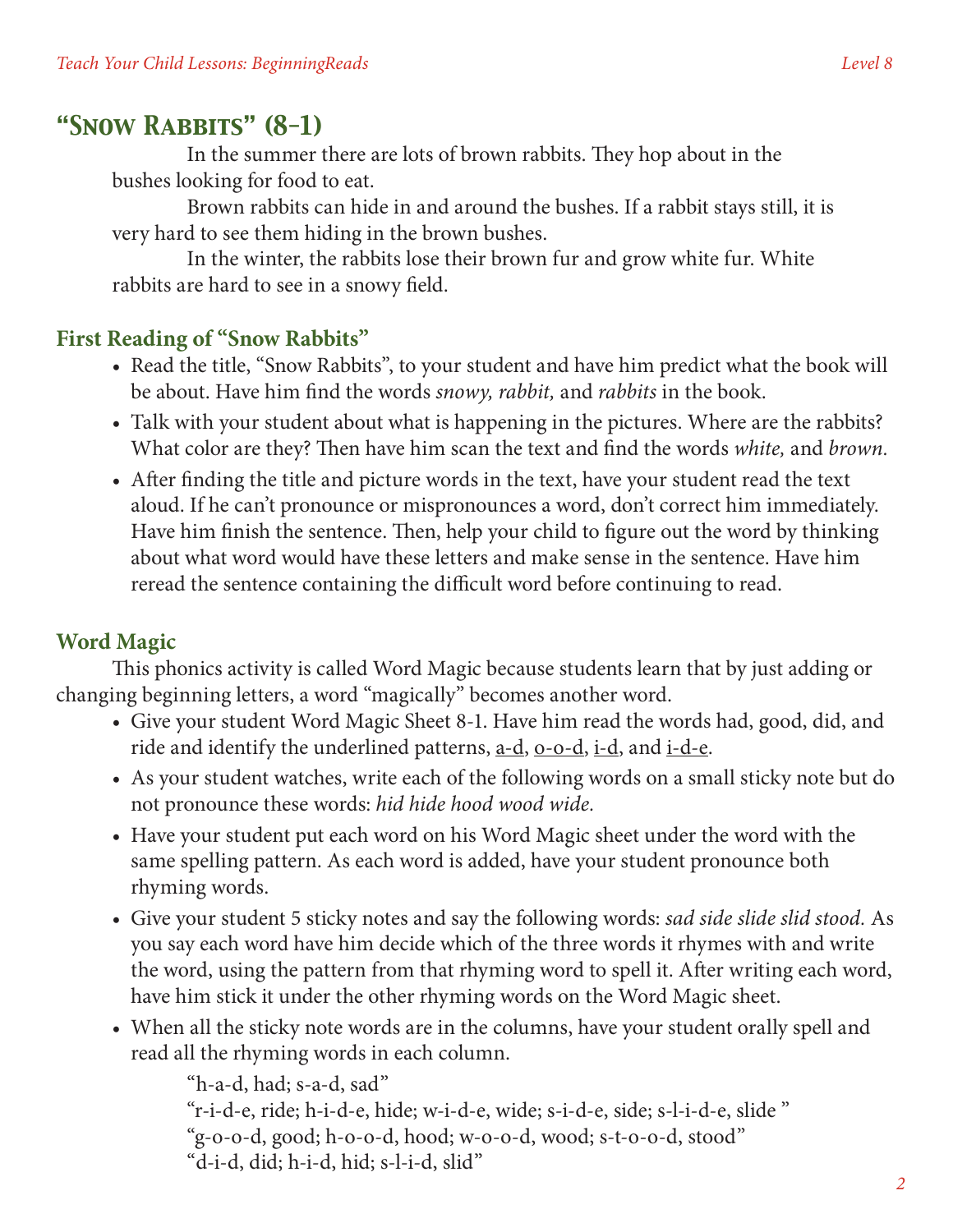By doing lots of magic word lessons, your student will learn that you can read and spell lots of words by thinking of words you know that rhyme and have the same spelling pattern.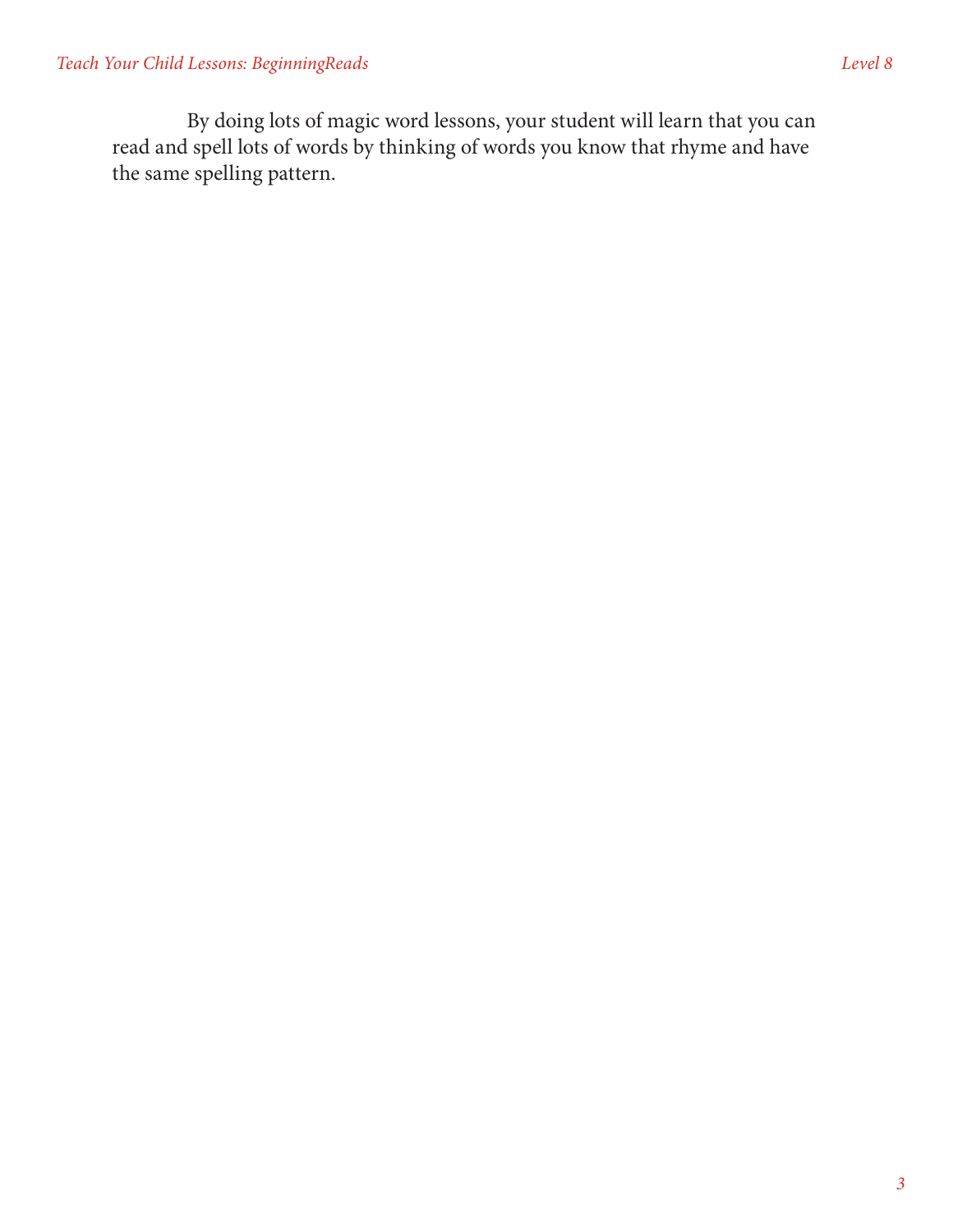| had | good | did | ride |
|-----|------|-----|------|
|     |      |     |      |
|     |      |     |      |
|     |      |     |      |
|     |      |     |      |
|     |      |     |      |
|     |      |     |      |
|     |      |     |      |
|     |      |     |      |
|     |      |     |      |
|     |      |     |      |
|     |      |     |      |
|     |      |     |      |
|     |      |     |      |
|     |      |     |      |
|     |      |     |      |
|     |      |     |      |
|     |      |     |      |
|     |      |     |      |
|     |      |     |      |
|     |      |     |      |
|     |      |     |      |
|     |      |     |      |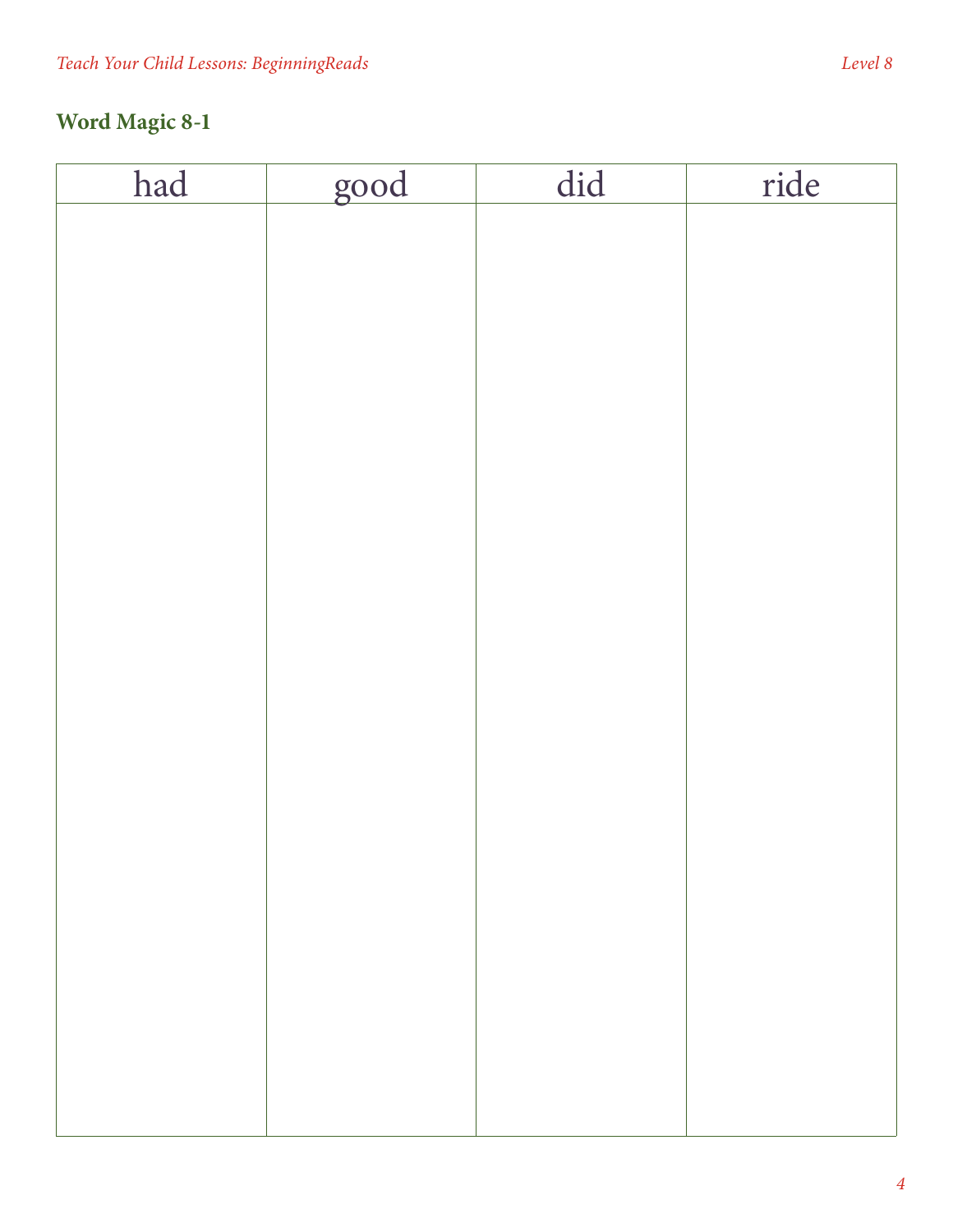### *"Staying Warm" (8-2)*

In winter, some animals find a warm place. They sleep there till spring when it is warm. Here is a bear sleeping in itsden.

Other animals grow thick fur to stay warm. Here is a sheep with its thick winter coat. But some animals need help in staying warm. I give my dog a coat when we go out to play!

#### **Silent Reading and Comprehension Check**

Before reading this new book, have your student reread "Snow Rabbits". For the rereading, ask the child to read it "to himself." When he has finished reading, ask him to tell you what is happening on each page.

#### **First Reading of "Staying Warm"**

- Read the title, "Staying Warm", to your student and have him predict what the book will be about. Have your student find the title words—*stay, staying,* and *warm*—in the book.
- Talk with your child about what is happening in the pictures. Have him name the animals and find the words *animals, sheep, bear,* and *dog.*
- After finding the title and picture words in the text, have your student read the text aloud. If he can't pronounce or mispronounces a word, don't correct him immediately. Have your student finish the sentence. Then, help your child to figure out the word by thinking about what word would have these letters and make sense in the sentence. Have him reread the sentence containing the difficult word before continuing to read.

### **Word Magic**

This phonics activity is called Word Magic because students learn that by just adding or changing beginning letters, a word "magically" becomes another word.

- Give your student Word Magic sheet 8-2. Have your student read the words pick, black, look, and like and identify the underlined patterns, <u>i-c-k, a-c-k, o-o-k</u>, and <u>i-k-e</u>.
- As your student watches, write each of the following words on a small sticky note but do not pronounce these words: *book bike brick brook shook.*
- Have your student put each word on his Word Magic sheet under the word with the same spelling pattern. As each word is added, have your student pronounce both rhyming words.
- • Give your student 5 sticky notes and say the following words: *sick sack stack stick kick.* As you say each word, have him decide which of the three words it rhymes with and write the word, using the pattern from that rhyming word to spell it. After writing each word, have him stick it under the other rhyming words on the Word Magic sheet.
- When all the sticky note words are in the columns, have your student orally spell and read all the rhyming words in each column.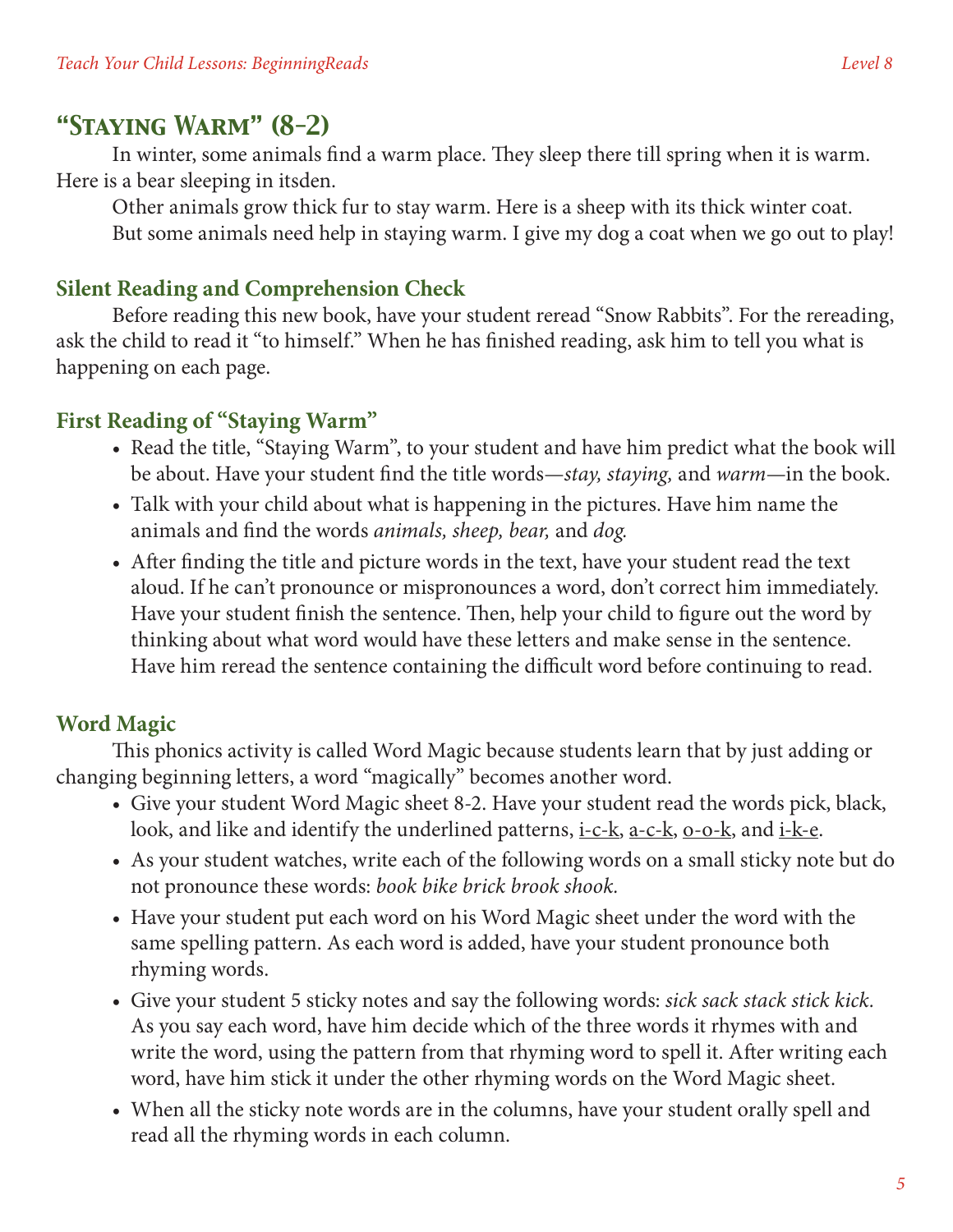"p-i-c-k, pick; b-r-i-c-k, brick; s-i-c-k, sick; s-t-i-c-k, stick" "b-l-a-c-k, black; s-a-c-k, sack; s-t-a-c-k, stack; k-i-c-k, kick" "l-o-o-k, look; b-o-o-k, book; b-r-o-o-k, brlook; s-h-o-o-k, shook" "l-i-k-e, like; b-i-k-e, bike"

By doing lots of Word Magic lessons, your student will learn that you can read and spell lots of words by thinking of words you know that rhyme and have the same spelling pattern.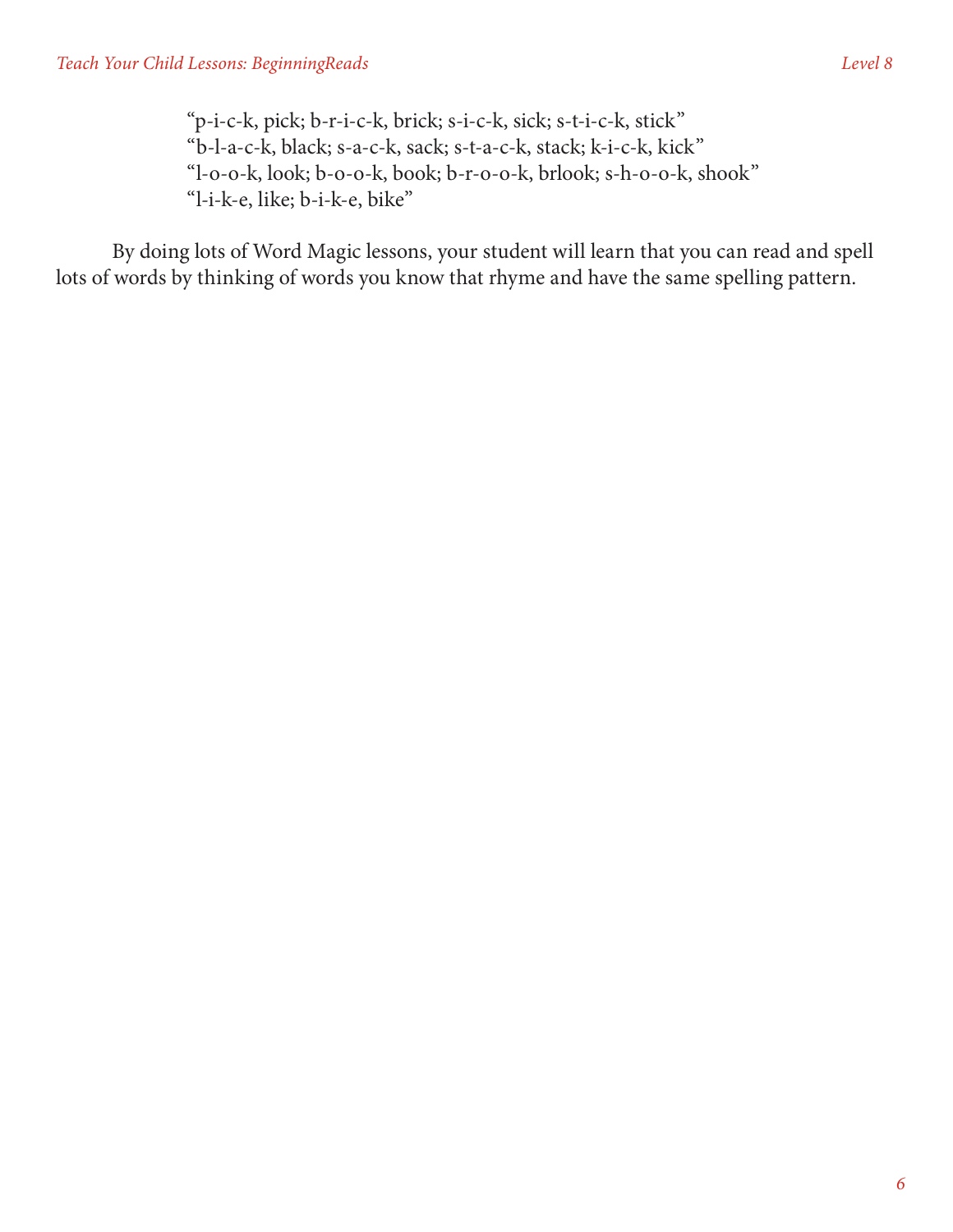| pick | black | look | like |
|------|-------|------|------|
|      |       |      |      |
|      |       |      |      |
|      |       |      |      |
|      |       |      |      |
|      |       |      |      |
|      |       |      |      |
|      |       |      |      |
|      |       |      |      |
|      |       |      |      |
|      |       |      |      |
|      |       |      |      |
|      |       |      |      |
|      |       |      |      |
|      |       |      |      |
|      |       |      |      |
|      |       |      |      |
|      |       |      |      |
|      |       |      |      |
|      |       |      |      |
|      |       |      |      |
|      |       |      |      |
|      |       |      |      |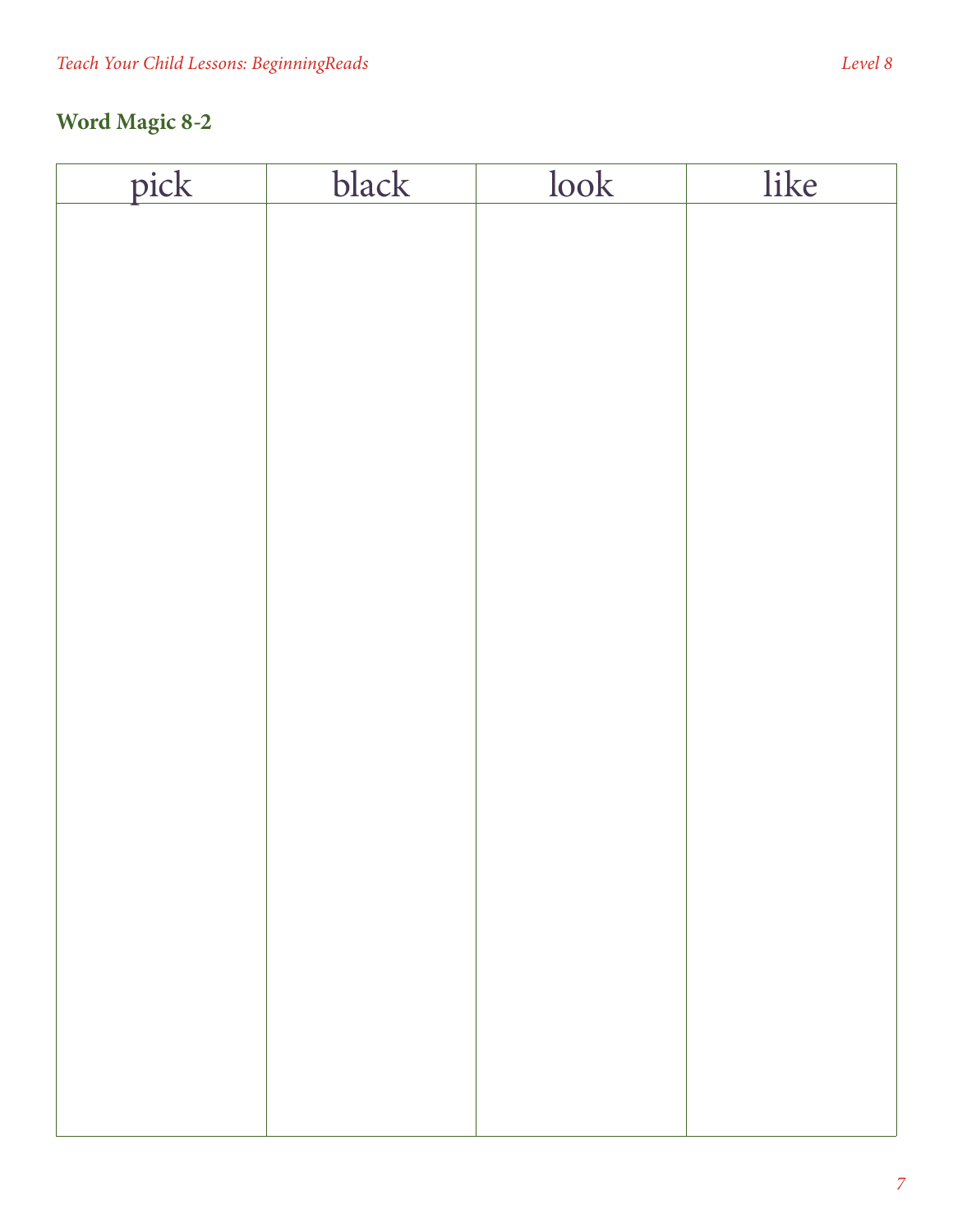# *"Geese at the Pond" (8-3)*

In spring, geese come to the pond. There are many green plants by the pond. The geese like to eat the green plants.

The geese stay at the pond all summer. The young geese learn to swim. The young geese also learn to fly.

When winter comes, the geese are gone from the pond. They fly to places that are not cold. There they will have lots of green plants to eat all winter long.

### **Silent Reading and Comprehension Check**

Before reading this new book, have your student reread "Snow Rabbits", and "Staying Warm". For the rereading, ask the child to read it "to himself." When he has finished reading, ask him to tell you what is happening on each page.

### **First Reading of "Geese at the Pond"**

- Read the title, "Geese at the Pond", to your student and have him predict what the book will be about. Have your student search for the words—*geese, at, the, pond*—in the book.
- Talk with your student about what is happening in the pictures. Where are the geese? What are they doing? Then have him scan the text and find the words *eat, swim,* and *fly.*
- After finding the title and picture words in the text, have your student read the text aloud. If he can't pronounce or mispronounces a word, don't correct him immediately. Have your student finish the sentence. Then, help your child to figure out the word by thinking about what word would have these letters and make sense in the sentence. Have him reread the sentence containing the difficult word before continuing to read.

### **100 Wonderful Words**

Give your student the new 100 Wonderful Words Sheet (8-3) and have him find and pronounce the new bold words, *coat, many, other,* and *when.* Have him reread "Snow Rabbits", "Staying Warm", and "Geese at the Pond" and find these new words in these books.

### **Writing and Rereading Without Pictures**

- Have your student reread "Snow Rabbits", "Staying Warm", and "Geese at the Pond" in the versions without the pictures. If your student can't figure out a word or mispronounces a word, have him reread the sentence and figure out the word by thinking about what word would have these letters and make sense in this sentence.
- Have your student take out the most recent 100 Wonderful Words sheet and read all the words on that sheet.
- Give him Writing Sheet 8-3. Talk with your student about how he stays warm and how some animals stay warm Have him write a few sentences telling about how animals stay warm in winter. Help your student spell words that are not on the writing sheet or on his 100 Wonderful Words Sheet.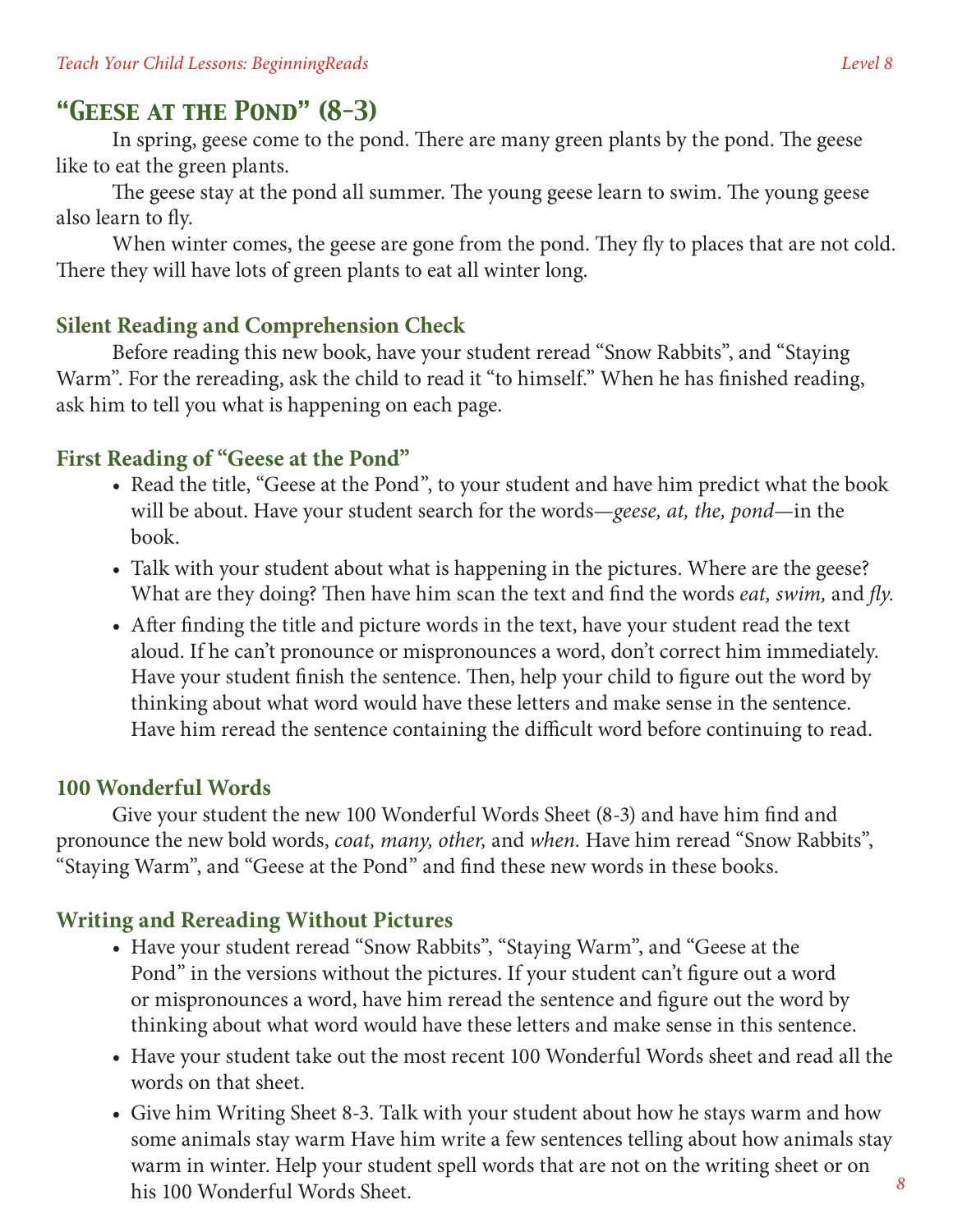# **100 Wonderful Words (8-3)**

| $\mathbf{A}$ | and           | am    | are      | at     | all   | about |      |
|--------------|---------------|-------|----------|--------|-------|-------|------|
|              |               |       |          |        |       |       |      |
| $\mathbf{B}$ | black         | but   | big      | best   |       |       |      |
| $\mathbf C$  | can           | come  | children | coat   |       |       |      |
| <b>DE</b>    | down          | do    | did      |        |       | eat   |      |
| F            | for           | from  | find     | fish   |       |       |      |
| G            | go            | get   | good     |        |       |       |      |
| H            | have          | he    | has      | here   | how   | had   |      |
| $\mathbf{I}$ | it            | is    | in       |        | just  |       |      |
| <b>KL</b>    |               |       | like     | little | look  |       |      |
|              |               |       |          |        |       |       |      |
| <b>MN</b>    | my            | make  | move     | more   | many  | not   |      |
| $\mathbf{O}$ | <sub>of</sub> | on    | off      | out    | other |       |      |
| PQR          | play          | pick  |          |        | run   | ride  |      |
| S            | some          | see   | stop     | she    | said  | star  |      |
| T            | the           | this  | to       | they   | these | there | that |
|              | thing         | time  | teacher  |        |       |       |      |
| UV           | up            |       |          | very   |       |       |      |
| W            | we            | with  | was      | walk   | what  | will  | went |
|              | want          | where | when     |        |       |       |      |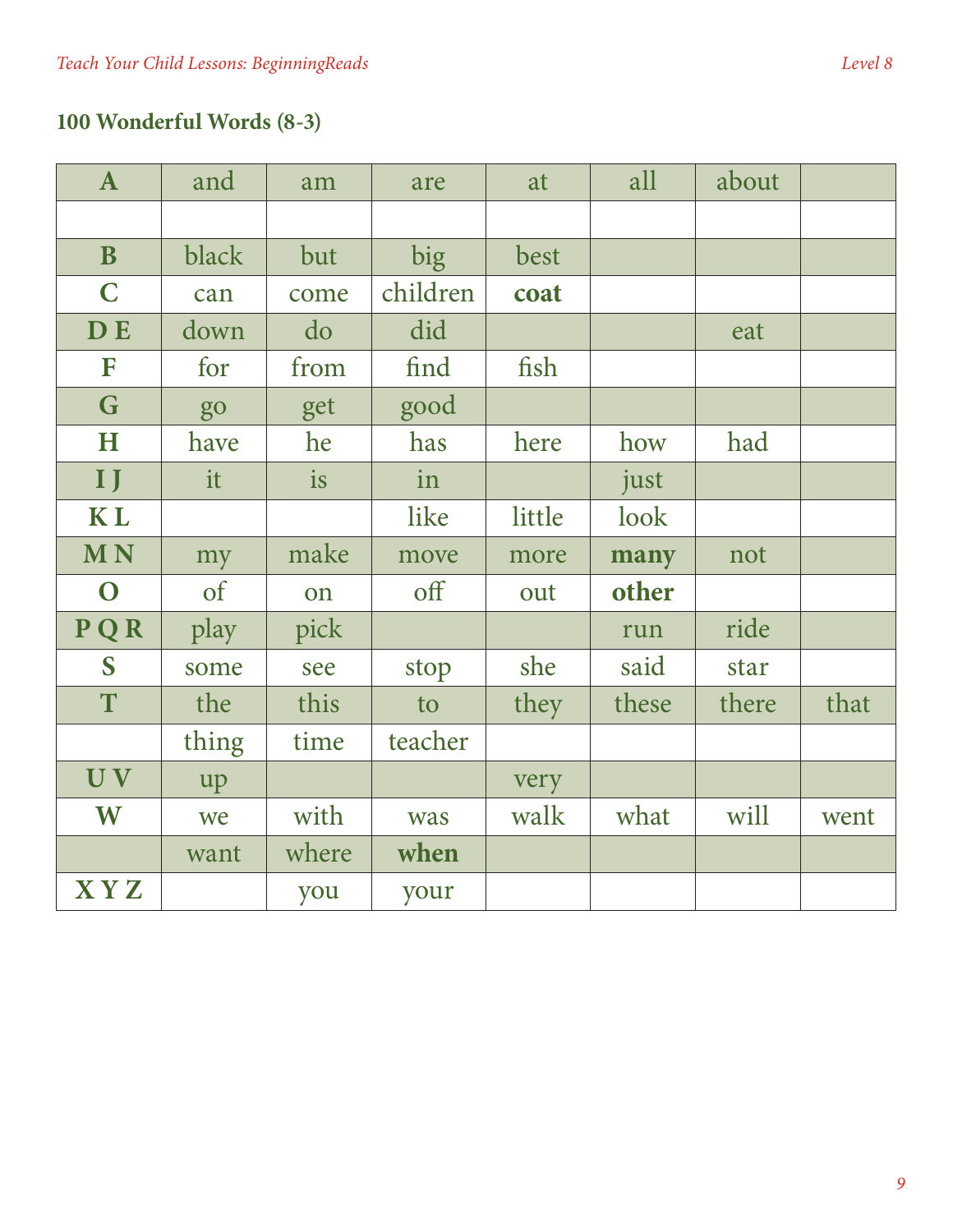### **Writing 8-3**

How do you stay warm in winter? Do you turn on the heat in your house and wear warm clothes when you go outside. Animals can't turn on the heat or put on warm clothes. Write a few sentences to tell about how some animals stay warm in the winter. If you like, draw a picture to go with your writing. Here are some words you might use. Ask your tutor or parent to help with other words you need to spell.

| σρρερ<br>LLJL  | <b>bears</b>        | --              | <b>bushes</b> | laan<br>$\sim$ |
|----------------|---------------------|-----------------|---------------|----------------|
| and le<br>bits | $\mathbf{r}$<br>ucn | <b>.</b><br>141 | winter        | warm           |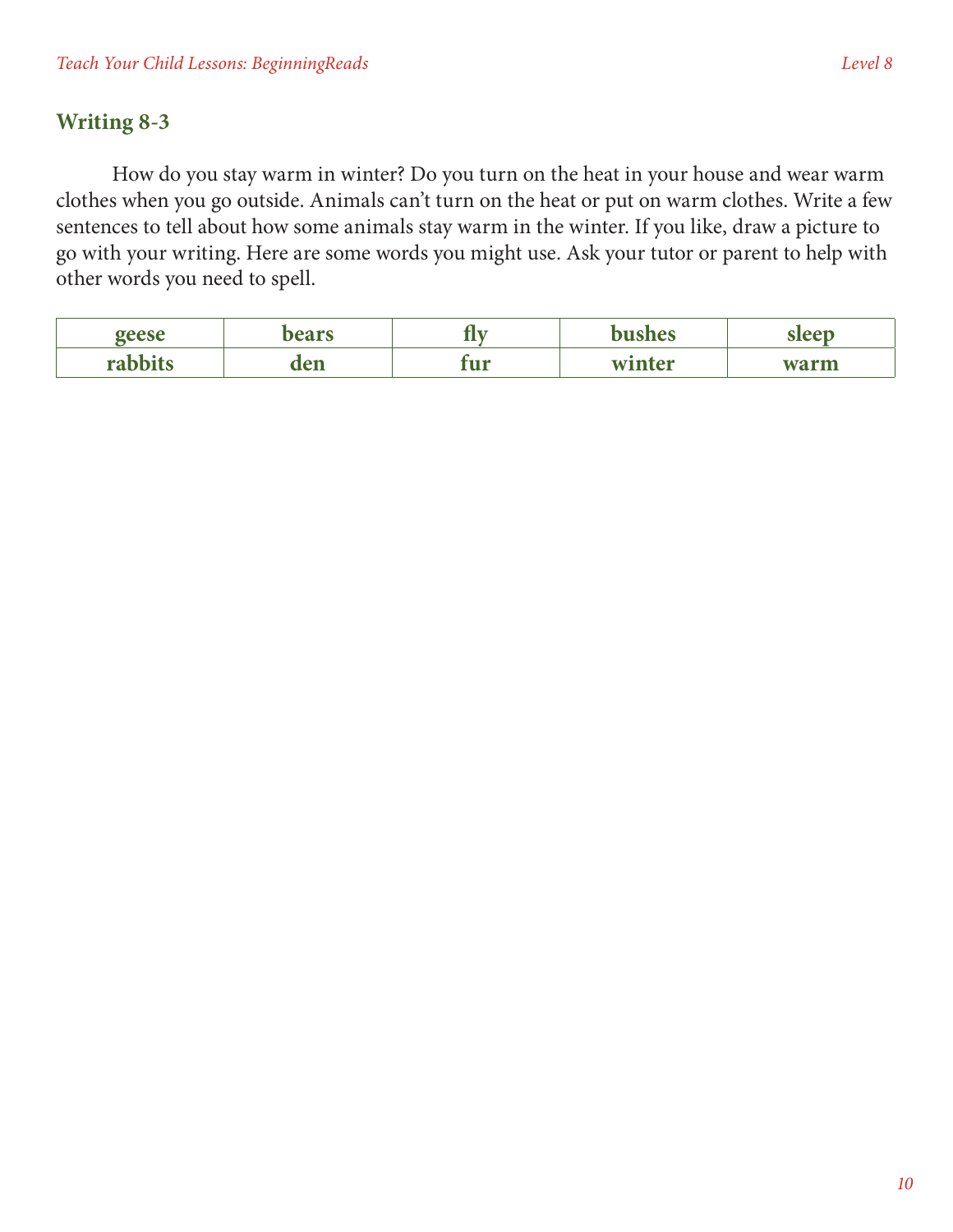# *"Winter is Here" (8-5)*

I live in a place where it snows in the winter. In the winter, I wear my snow coat to keep warm.

I live in a place where it rains in the winter. In the winter, I wear my rain coat to keep warm and dry.

I live in a place where it is hot in the winter. I do not have to wear a coat!

# **First Reading of "Winter is Here"**

- Read the title, "Winter is Here", to your student and have her predict what the book will be about. Have your student search for the title words—*is, winter*—in the book.
- Talk with your student about what is happening in the pictures. What is the weather like in each picture. What are the children wearing? Then have her scan the text and find the words s*now, rain,* and *coat.*
- After finding the title and picture words in the text, have your student read the text aloud. If she can't pronounce or mispronounces a word, don't correct her immediately. Have your student finish the sentence. Then, help her figure out the word by thinking about what word would have these letters and make sense in the sentence. Have her reread the sentence containing the difficult word before continuing to read.

# **Word Magic**

- • Give your student Word Magic Sheet 8-5. Have her read the words *when, run, in,* and *can* and identify the underlined patterns, <u>e-n</u>, <u>u-n, i-n</u>, and <u>a-n</u>.
- As your student watches, write each of the following words on a small sticky note but do not pronounce these words: *then thin spin spun span.*
- Have your student put each word on his Word Magic sheet under the word with the same spelling pattern. As each word is added, have your student pronounce both rhyming words.
- • Give your student 5 sticky notes and say the following words: *ten plan tin man men.* As you say each word have her decide which of the three words it rhymes with and write the word, using the pattern from that rhyming word to spell it. After writing each word, have her stick it under the other rhyming words on the Word Magic sheet.
- When all the sticky note words are in the columns, have your student orally spell and read all the rhyming words in each column.

"w-h-e-n, when; t-h-e-n, then; t-e-n, ten; m-e-n, men"

" $i$ -n,  $i$ n;  $t$ -h- $i$ -n,  $t$ hin;  $s$ -p- $i$ -n,  $s$ pin;  $t$ - $i$ -n,  $t$ in"

"r-u-n, run; s-p-u-n, spun;"

"c-a-n, can; s-p-a-n, span; p-l-a-n, plan; m-a-n, man "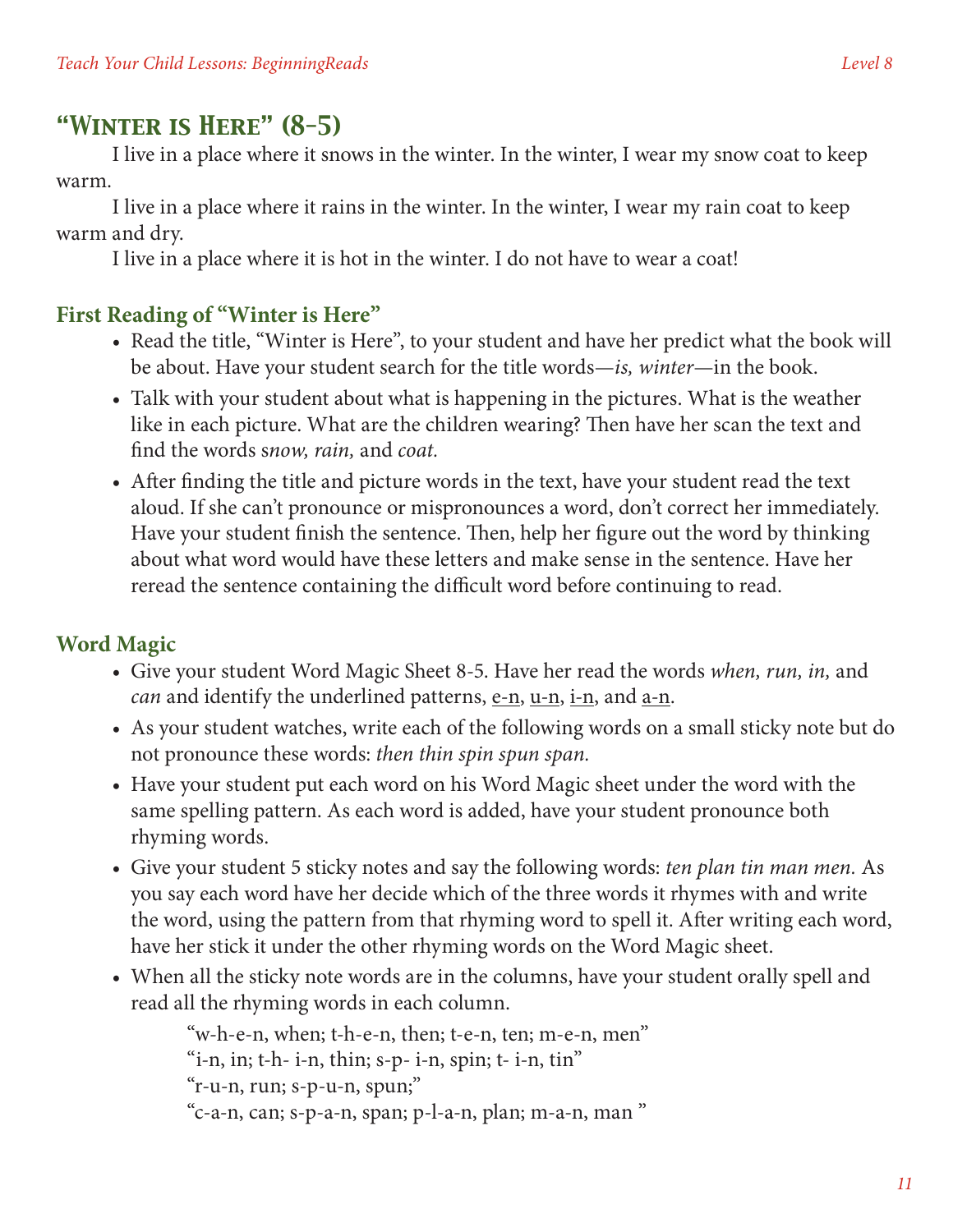| when | run | $\overline{\text{in}}$ | can |
|------|-----|------------------------|-----|
|      |     |                        |     |
|      |     |                        |     |
|      |     |                        |     |
|      |     |                        |     |
|      |     |                        |     |
|      |     |                        |     |
|      |     |                        |     |
|      |     |                        |     |
|      |     |                        |     |
|      |     |                        |     |
|      |     |                        |     |
|      |     |                        |     |
|      |     |                        |     |
|      |     |                        |     |
|      |     |                        |     |
|      |     |                        |     |
|      |     |                        |     |
|      |     |                        |     |
|      |     |                        |     |
|      |     |                        |     |
|      |     |                        |     |
|      |     |                        |     |
|      |     |                        |     |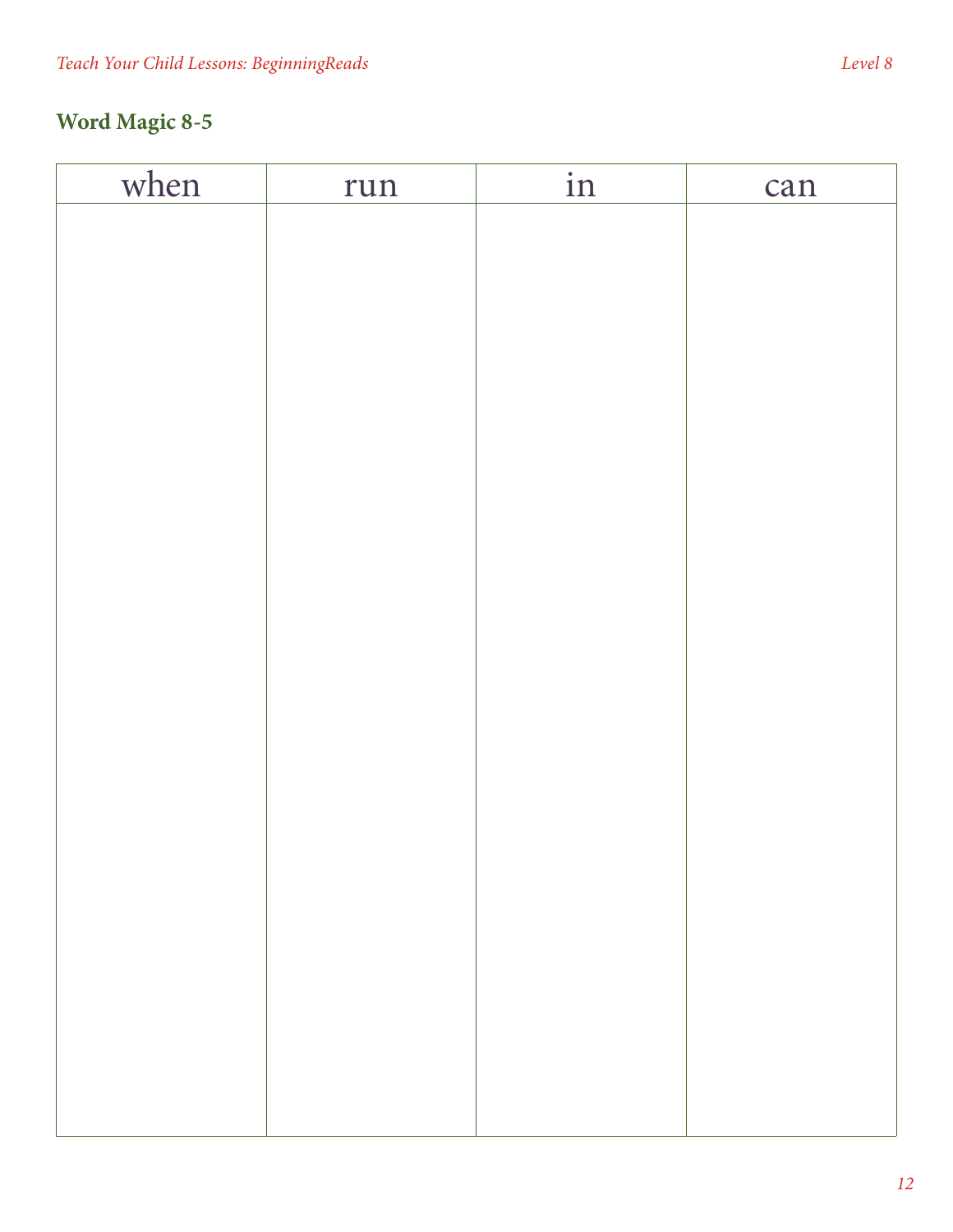### *"My Coat" (8-6)*

This is my winter coat. It is thick. It keeps my body warm. My winter coat has a hood. The hood keeps my head warm. I have a thick, winter coat with a hood. Now I can play in the snow!

#### **Silent Reading and Comprehension Check**

Before reading this new book, have your student reread "Winter is Here". For the rereading, ask the child to read it "to herself." When she has finished reading, ask her to tell you what is happening on each page.

#### **First Reading of "My Coat"**

- Read the title, "My Coat", to your student and have her predict what the book will be about. Have your student find the title words—*my, coat*—in the book and point to and say these words.
- Talk with your child about what is happening in the pictures. Have her talk about what the children are wearing and then find the words *hood, thick*, and *warm.*
- After finding the title and picture words in the text, have your student read the text aloud. If she can't pronounce or mispronounces a word, don't correct her immediately. Have your student finish the sentence. Then, help her figure out the word by thinking about what word would have these letters and make sense in the sentence. Have her reread the sentence containing the difficult word before continuing to read.

#### **Word Magic**

- Give your student the Word Magic sheet 8-6. Have your student read the words *coat*, *at*, *not*, and *out* and identify the underlined patterns, <u>o-a-t, a-t, o-t</u>, and <u>o-u-t</u>.
- As your student watches, write each of the following words on a small sticky note but do not pronounce these words: *bat boat got shot shout.*
- Have your student put each word on her Word Magic sheet under the word with the same spelling pattern. As each word is added, have your student pronounce both rhyming words.
- • Give your student 5 sticky notes and say the following words: *fat flat float spot goat.* As you say each word, have her decide which of the three words it rhymes with and write the word, using the pattern from that rhyming word to spell it. After writing each word, have her stick it under the other rhyming words on the Word Magic sheet.
- When all the sticky note words are in the columns, have your student orally spell and read all the rhyming words in each column.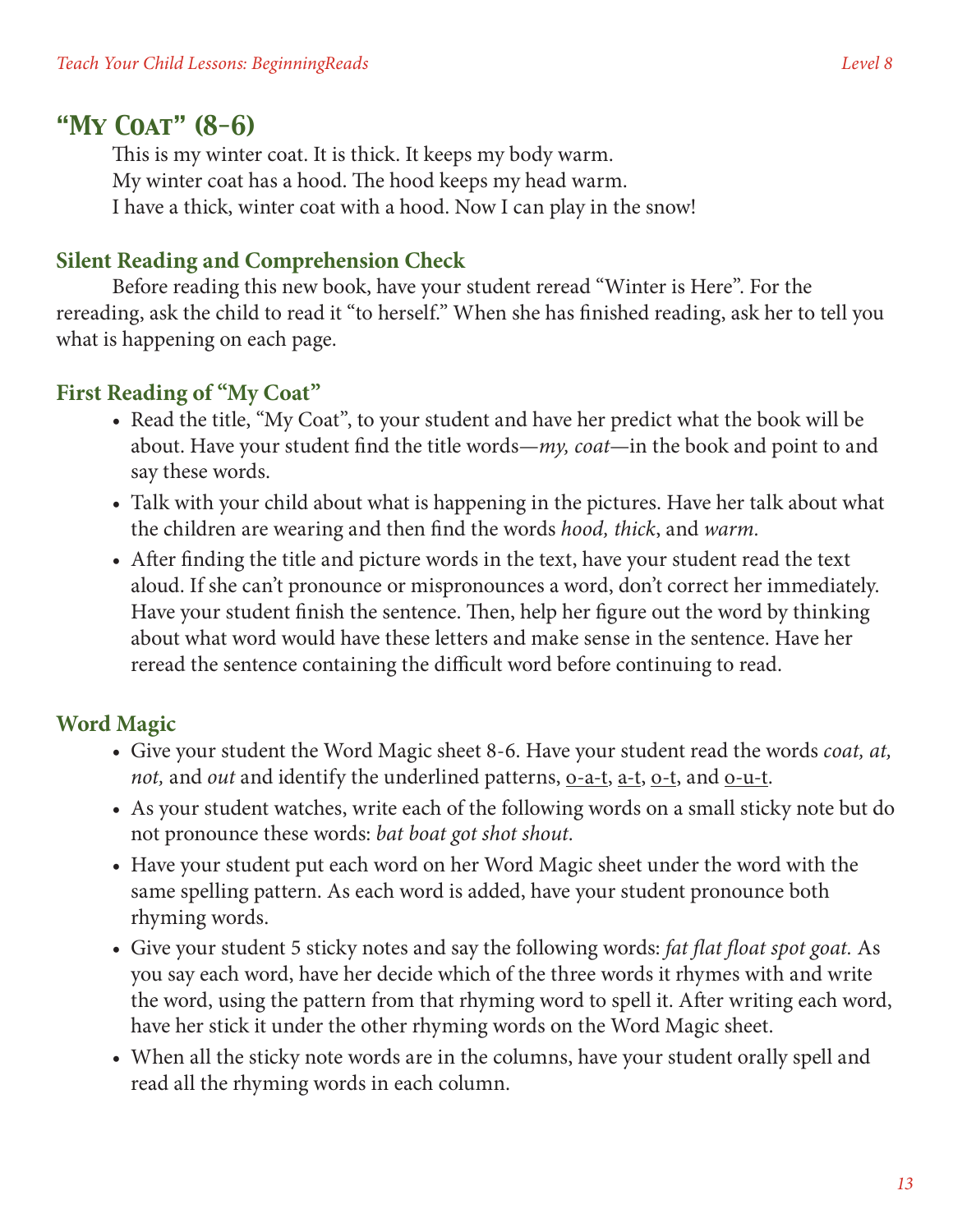| when | run | $\overline{\text{in}}$ | can |
|------|-----|------------------------|-----|
|      |     |                        |     |
|      |     |                        |     |
|      |     |                        |     |
|      |     |                        |     |
|      |     |                        |     |
|      |     |                        |     |
|      |     |                        |     |
|      |     |                        |     |
|      |     |                        |     |
|      |     |                        |     |
|      |     |                        |     |
|      |     |                        |     |
|      |     |                        |     |
|      |     |                        |     |
|      |     |                        |     |
|      |     |                        |     |
|      |     |                        |     |
|      |     |                        |     |
|      |     |                        |     |
|      |     |                        |     |
|      |     |                        |     |
|      |     |                        |     |
|      |     |                        |     |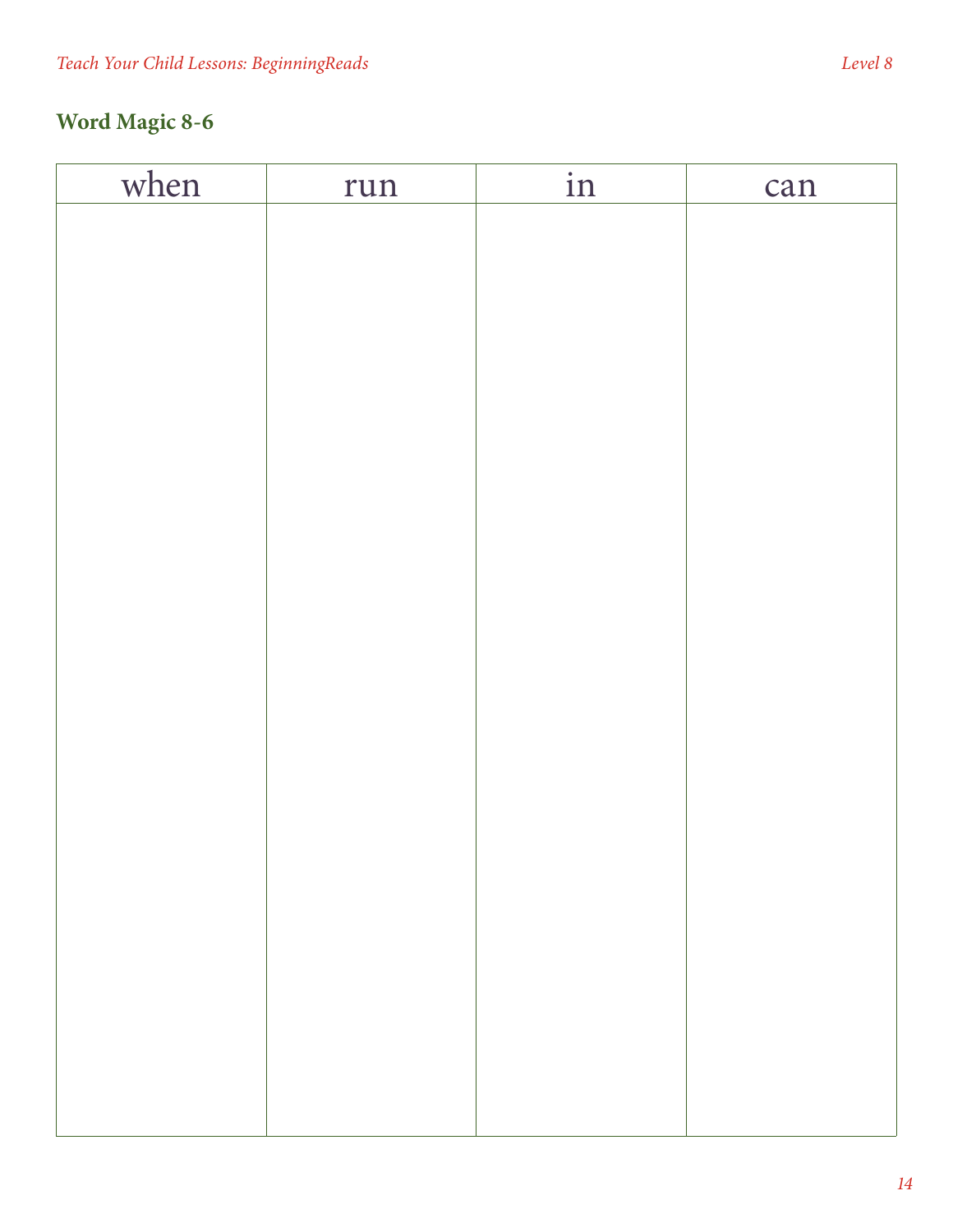# *"Mittens, Coat, and Cap" (8-7)*

I am going outside to play. First, I put on my mittens. They keep my hands warm.

Next, I put on my cap. My cap keeps my head warm. The flaps on my cap keep my ears warm, too.

I put on my winter coat to keep my body warm. Now I can go outside to play!

#### **Silent Reading and Comprehension Check**

Before reading this new book, have your student reread "Winter is Here", and "My Coat". For the rereading, ask the child to read it "to herself." When she has finished reading, ask her to tell you what is happening on each page.

#### **First Reading of "Mittens, Coat, and Cap"**

- • Read the title, "Mittens, Coat, and Cap", to your student and have her predict what the book will be about. Have your student find the title words, *mittens, coat,* and *cap* in the book.
- Talk with your student about what is happening in the pictures. Have her scan the text and find the words *head, hands, body,* and *warm.*
- After finding the title and picture words in the text, have your student read the text aloud. If she can't pronounce or mispronounces a word, don't correct her immediately. Have her finish the sentence. Then, help her figure out the word by thinking about what word would have these letters and make sense in the sentence. Have her reread the sentence containing the difficult word before continuing to read.

#### **100 Wonderful Words**

Give your student the new 100 Wonderful Words Sheet (8-7) and have your student find and pronounce the new bold words, *keep, rain, snow,* and *place*. Have her quickly reread "Winter is Here", "My Coat", and "Mittens, Coat, and Cap" and find these words in these three books.

#### **Writing and Rereading Without Pictures**

- Have your student reread "Winter is Here", "My Coat", and "Mittens, Coat and Cap" in the version without pictures. If your student can't figure out a word or mispronounces a word, have her reread the sentence and figure out the word by thinking about what word would have these letters and make sense in this sentence.
- Have your student take out the most recent 100 Wonderful Words sheet and read all the words on that sheet.
- Give her Writing Sheet 8-7. Talk with your student about the kind of weather she has in the winter and any special clothes she has to keep warm. Have her write a few sentences about her winter weather and clothing. Help your student spell words that are not on the writing sheet or on her 100 Wonderful Words Sheet.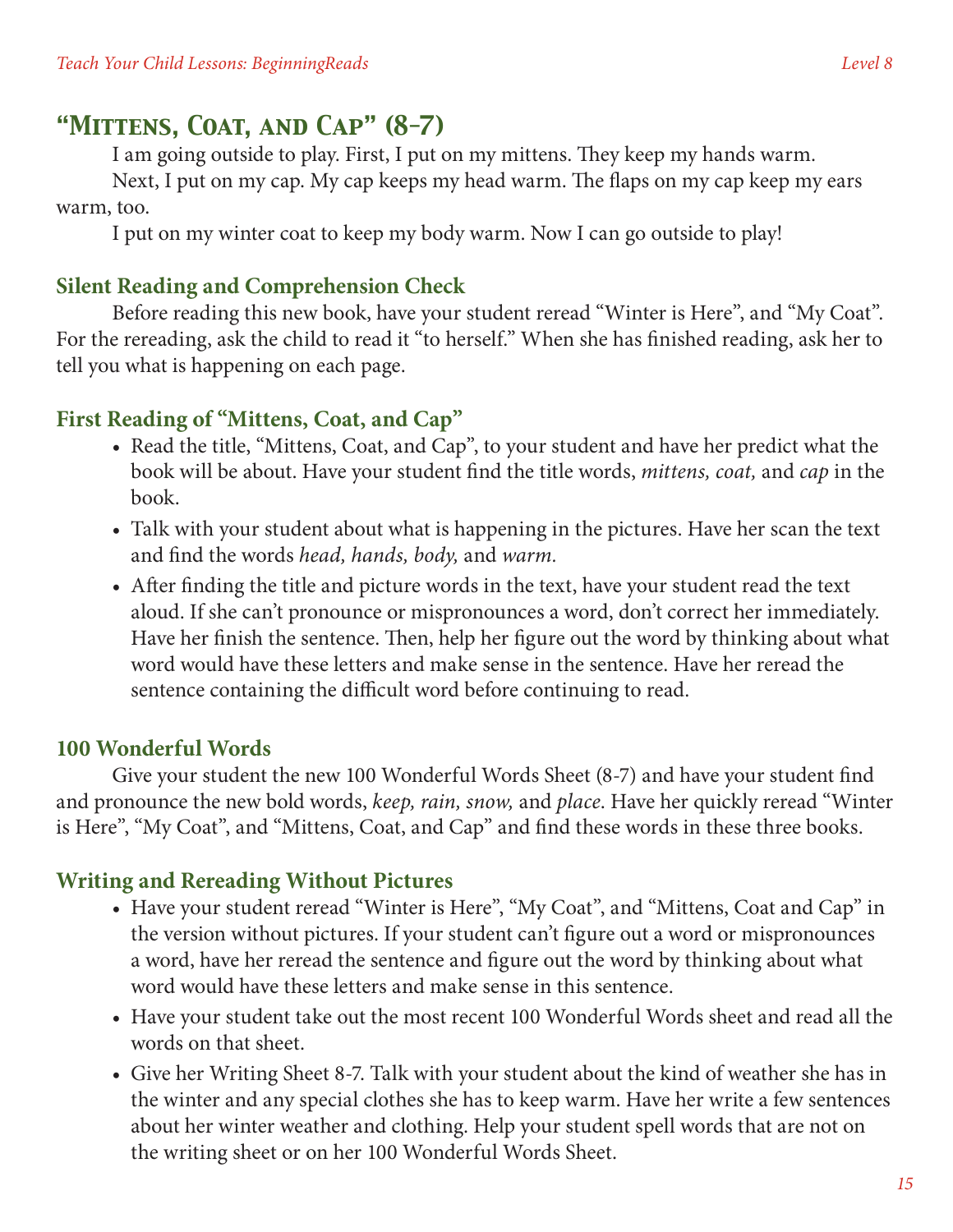# **100 Wonderful Words (8-7)**

| $\mathbf{A}$ | and   | am    | are      | at     | all   | about |      |
|--------------|-------|-------|----------|--------|-------|-------|------|
|              |       |       |          |        |       |       |      |
| $\mathbf{B}$ | black | but   | big      | best   |       |       |      |
| $\mathbf C$  | can   | come  | children | coat   |       |       |      |
| <b>DE</b>    | down  | do    | did      |        |       | eat   |      |
| F            | for   | from  | find     | fish   |       |       |      |
| G            | go    | get   | good     |        |       |       |      |
| H            | have  | he    | has      | here   | how   | had   |      |
| $\mathbf{I}$ | it    | is    | in       |        | just  |       |      |
| <b>KL</b>    | keep  |       | like     | little | look  |       |      |
|              |       |       |          |        |       |       |      |
| <b>MN</b>    | my    | make  | move     | more   | many  | not   |      |
| $\mathbf{O}$ | of    | on    | off      | out    | other |       |      |
| PQR          | play  | pick  | place    |        | run   | ride  | rain |
| S            | some  | see   | stop     | she    | said  | star  | snow |
| T            | the   | this  | to       | they   | these | there | that |
|              | thing | time  | teacher  |        |       |       |      |
| UV           | up    |       |          | very   |       |       |      |
| W            | we    | with  | was      | walk   | what  | will  | went |
|              | want  | where | when     |        |       |       |      |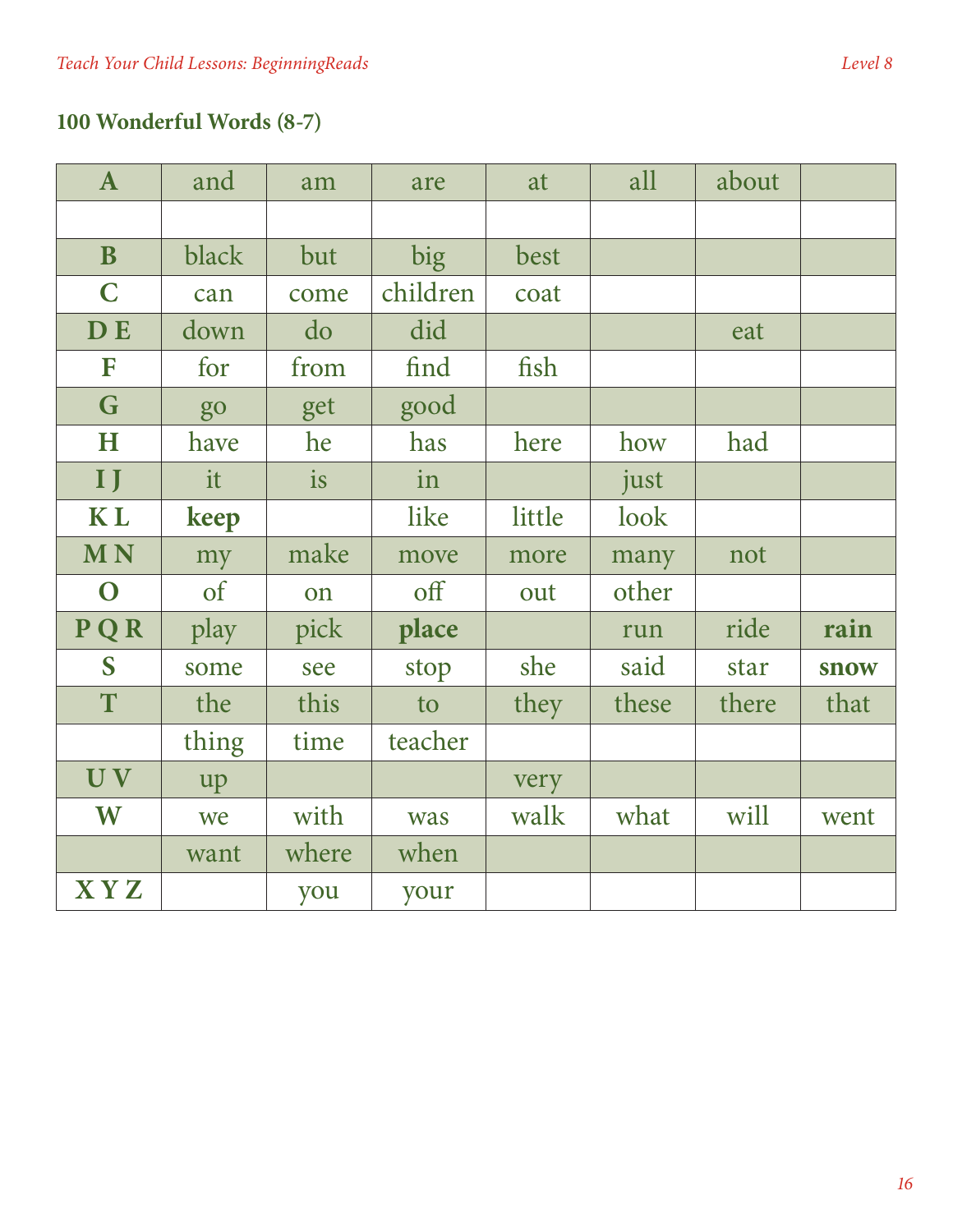# **Writing 8-7**

What is the weather like where you live in the winter? Do you have different clothes to wear in the winter? Write a few sentences to tell what your winter weather is like and what kinds of clothes you wear in the winter. If you like, draw a picture of these pets. Here are some words you might use. Ask your tutor or parent to help with other words you need to spell.

| snow | тч                 |      | $\sim$ | 001 |
|------|--------------------|------|--------|-----|
| rain | <b>WATCH SESSA</b> | nter | ood    | ens |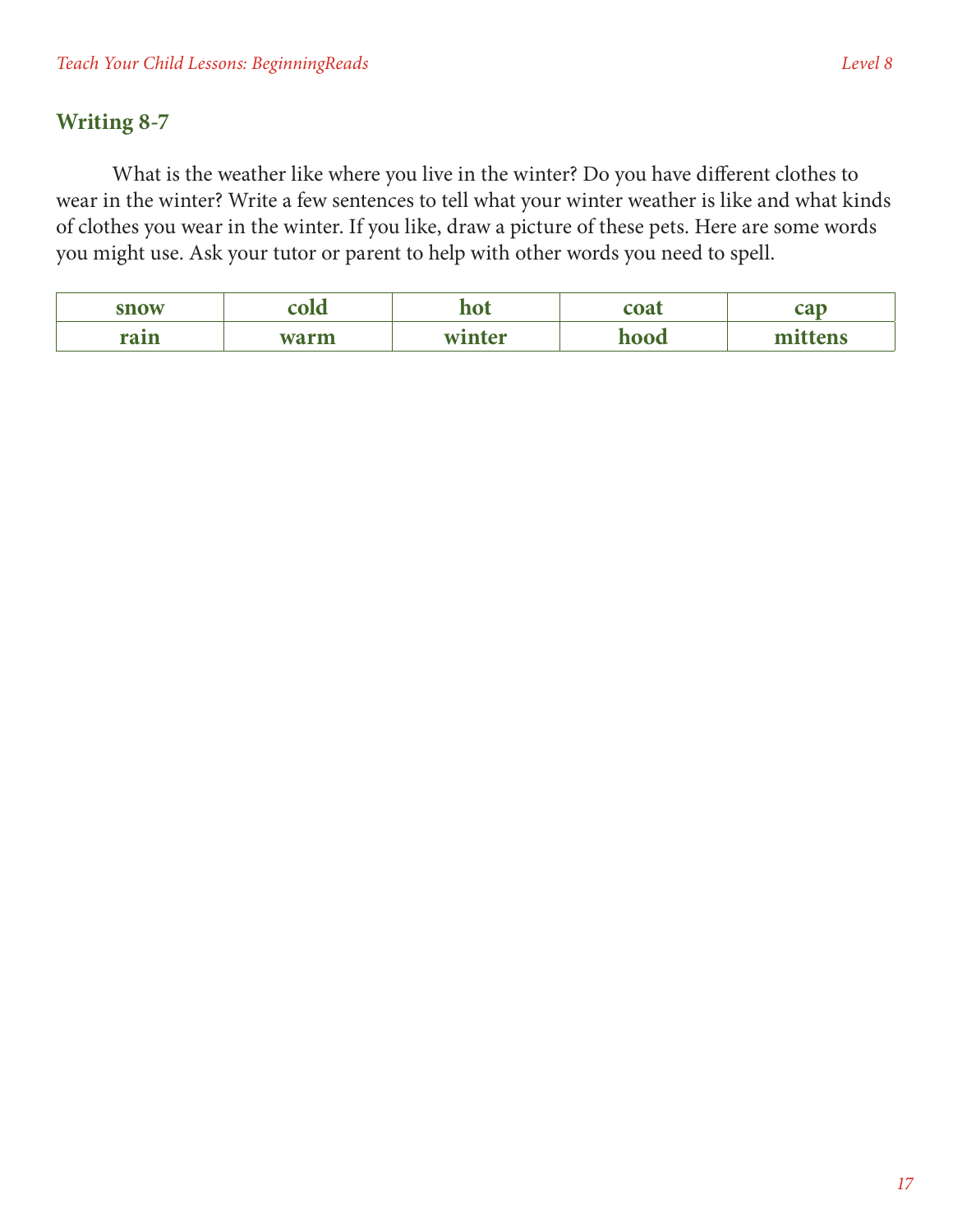# *"Too Cold" (8-9)*

Mom, may I please go out to play? No, my dear, it is too cold outside.

Do you see the snow on the cars outside? Do you see the snow on the road? It is too cold to play outside.

But Mom, I want to make a snowman with the snow. Please, may I go outside to play?

# **First Reading of "Too Cold"**

- Read the title, "Too Cold", to your student and have him predict what the book will be about. Have your student find the title words, *too,* and *cold,* in the book.
- Talk with your student about what is happening in the pictures. Have him scan the text and find the words *outside, snowman,* and *please.*
- After finding the title and picture words in the text, have your student read the text aloud. If he can't pronounce or mispronounces a word, don't correct him immediately. Have your student finish the sentence. Then, help your child to figure out the word by thinking about what word would have these letters and make sense in the sentence. Have him reread the sentence containing the difficult word before continuing to read.

# **Word Magic**

- • Give your student Word Magic sheet 8-9. Have your student read the words *star, snow,*  down, and *more* and identify the underlined patterns, a-r, o-w, o-w-n, and o-r-e.
- As your student watches, write each of the following words on a small sticky note but do not pronounce these words: *car core score grow show.*
- Have your student put each word on his Word Magic sheet under the word with the same spelling pattern. As each word is added, have your student pronounce both rhyming words.
- • Give your student 5 sticky notes and say the following words: *clown crown far slow shore.* As you say each word, have him decide which of the three words it rhymes with and write the word, using the pattern from that rhyming word to spell it. After writing each word, have him stick it under the other rhyming words on the Word Magic sheet.
- When all the sticky note words are in the columns, have your student orally spell and read all the rhyming words in each column.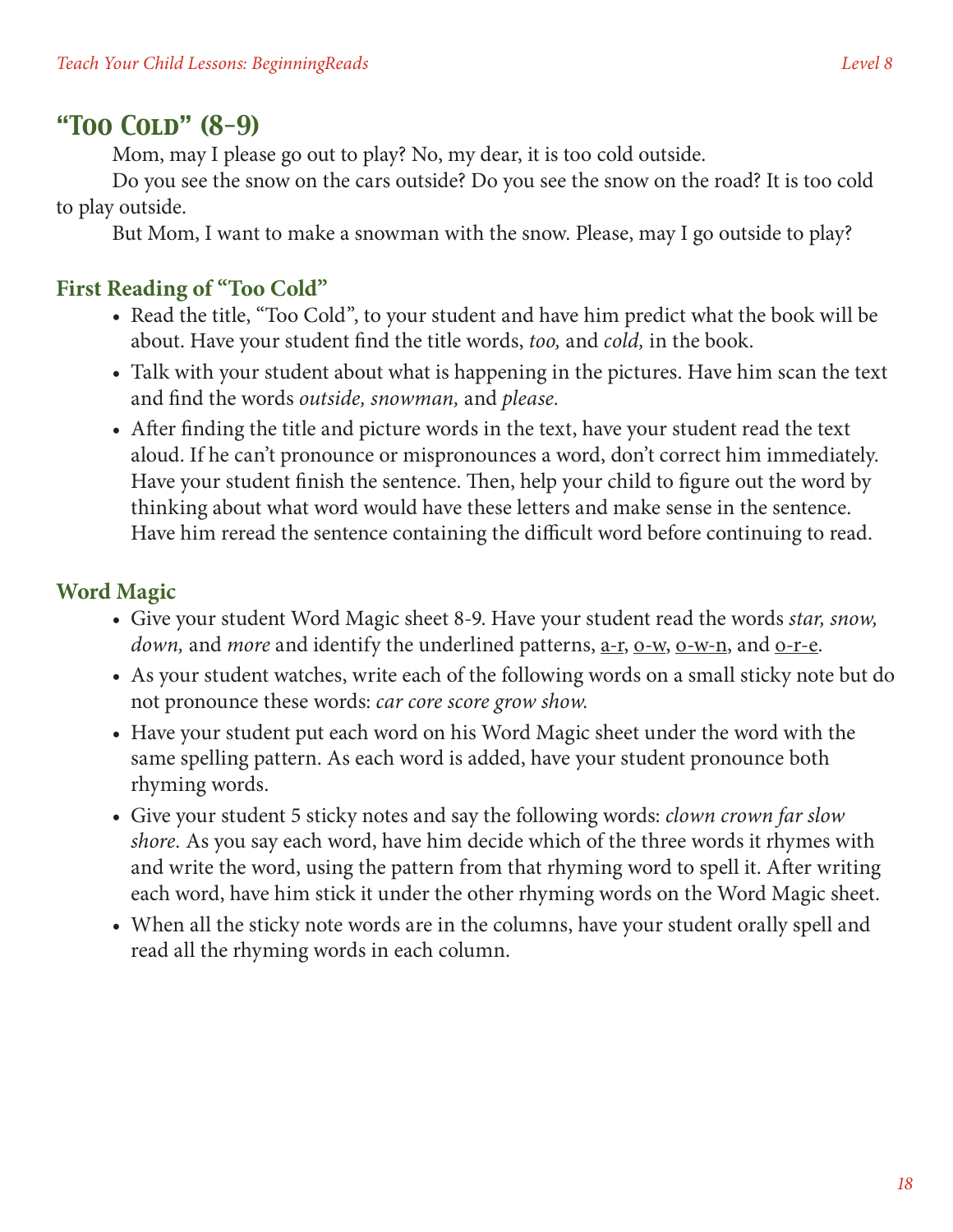| star | snow | down | more |
|------|------|------|------|
|      |      |      |      |
|      |      |      |      |
|      |      |      |      |
|      |      |      |      |
|      |      |      |      |
|      |      |      |      |
|      |      |      |      |
|      |      |      |      |
|      |      |      |      |
|      |      |      |      |
|      |      |      |      |
|      |      |      |      |
|      |      |      |      |
|      |      |      |      |
|      |      |      |      |
|      |      |      |      |
|      |      |      |      |
|      |      |      |      |
|      |      |      |      |
|      |      |      |      |
|      |      |      |      |
|      |      |      |      |
|      |      |      |      |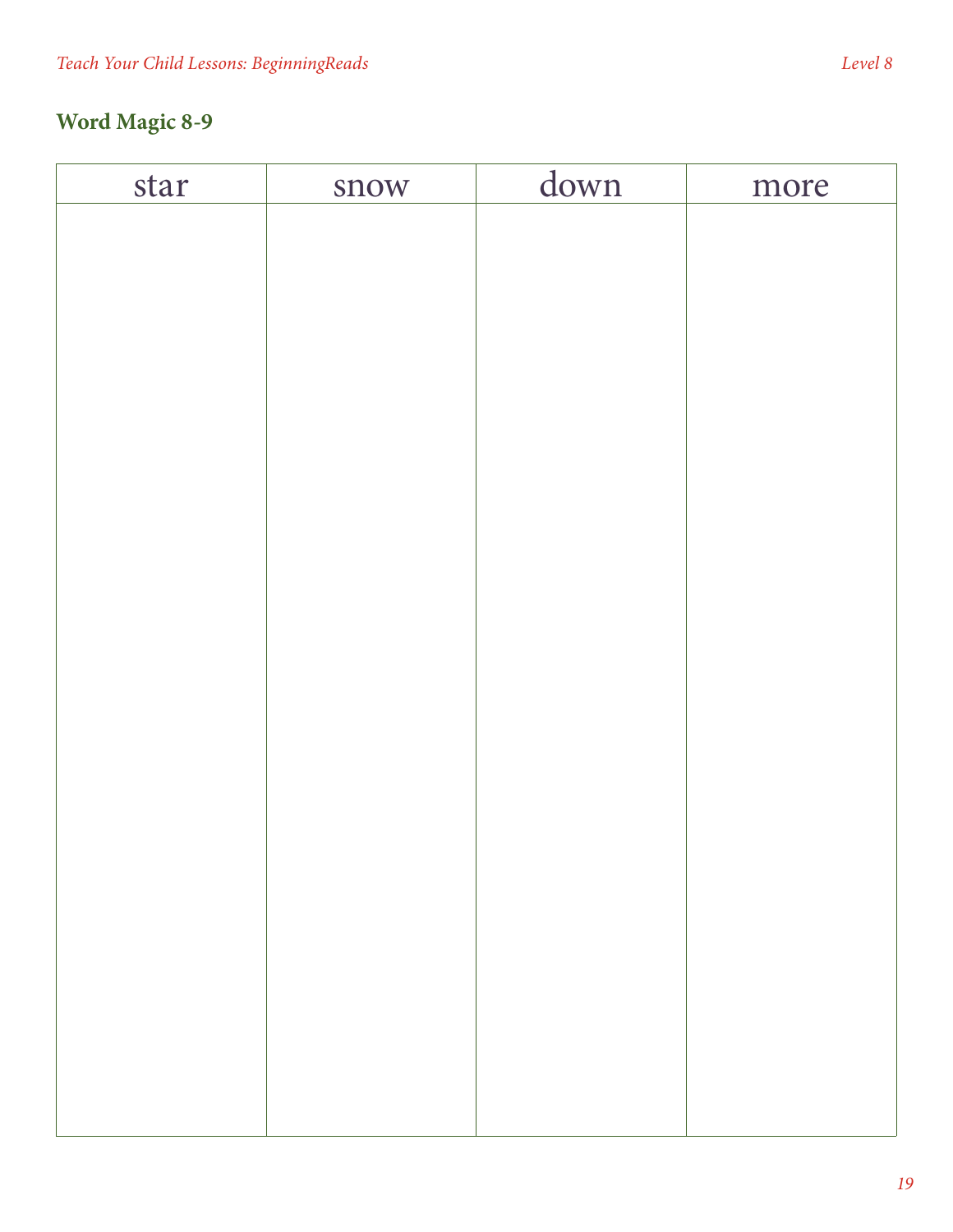# *"My Sled" (8-10)*

The ground is white with snow. I get out my sled. I take my sled to the top of a hill. It takes a long time for me to get my sled up the hill. At last, I am at the top of the hill. I sit on my sled. I give a little push. I get down the hill very fast!

#### **Silent Reading and Comprehension**

Before reading this new book, have your student reread "Too Cold". For the rereading, ask the child to read it "to himself." When he has finished reading, ask him to tell you what is happening on each page.

#### **First Reading of "My Sled"**

- Read the title, "My Sled", to your student and have him predict what the book will be about. Have your student find the words, *sled,* and *my,* in the book.
- Talk with your child about what is happening in the pictures. Then have him scan the text and find the words *ground, hill,* and *push.*
- After finding the title and picture words in the text, have your student read the text aloud. If he can't pronounce or mispronounces a word, don't correct him immediately. Have your student finish the sentence. Then, help your child to figure out the word by thinking about what word would have these letters and make sense in the sentence. Have him reread the sentence containing the difficult word before continuing to read.

### **Word Magic**

- • Give your student Word Magic sheet 8-10. Have your student read the words *play, place, rain*, and *can* and identify the underlined patterns, <u>a-y</u>, <u>a-c-e</u>, <u>a-i-n</u>, and <u>a-n</u>.
- As your student watches, write each of the following words on a small sticky note but do not pronounce these words: *stay space tray trace train.*
- Have your student put each word on his Word Magic sheet under the word with the same spelling pattern. As each word is added, have your student pronounce both rhyming words.
- • Give your student 5 sticky notes and say the following words: *pan plan plain race brace.* As you say each word, have him decide which of the three words it rhymes with and write the word, using the pattern from that rhyming word to spell it. After writing each word, have him stick it under the other rhyming words on the Word Magic sheet.
- When all the sticky note words are in the columns, have your student orally spell and read all the rhyming words in each column.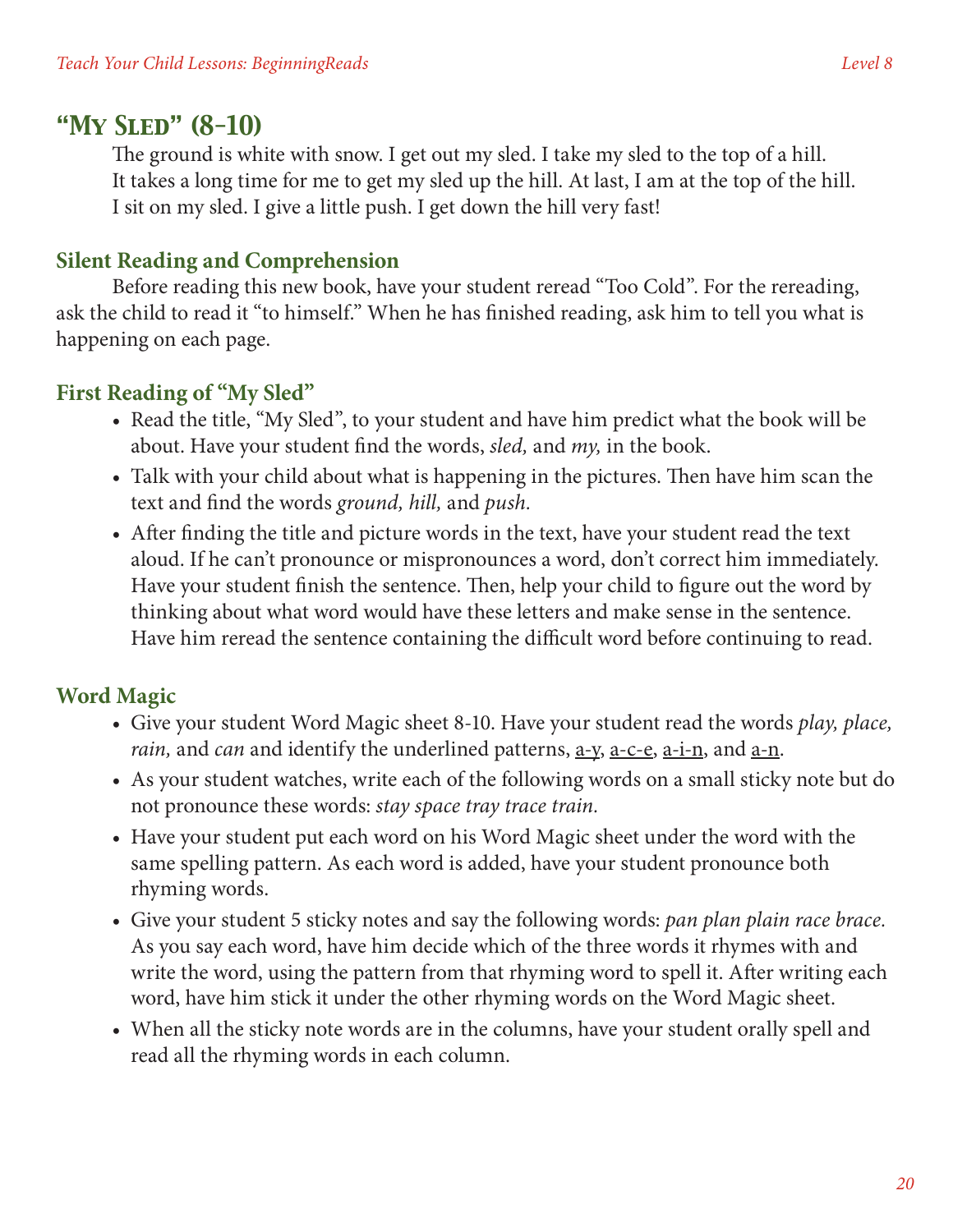| play | place | rain | can |
|------|-------|------|-----|
|      |       |      |     |
|      |       |      |     |
|      |       |      |     |
|      |       |      |     |
|      |       |      |     |
|      |       |      |     |
|      |       |      |     |
|      |       |      |     |
|      |       |      |     |
|      |       |      |     |
|      |       |      |     |
|      |       |      |     |
|      |       |      |     |
|      |       |      |     |
|      |       |      |     |
|      |       |      |     |
|      |       |      |     |
|      |       |      |     |
|      |       |      |     |
|      |       |      |     |
|      |       |      |     |
|      |       |      |     |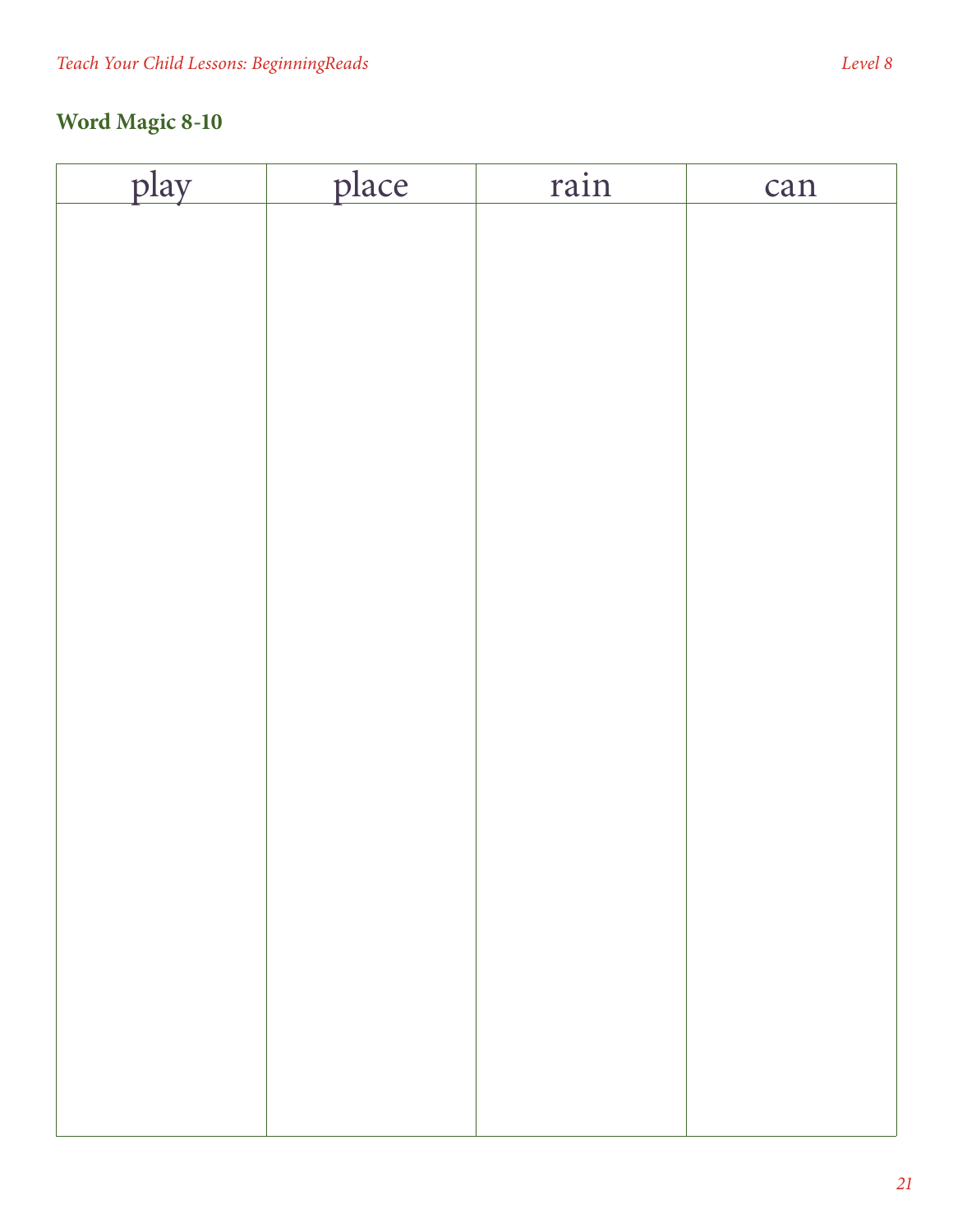# *"Playing in the Snow" (8-11)*

I love to play in the snow. I ride my sled down hills. Sometimes, I give my dog a ride on my sled.

I love to make a snowman out of snow. Sometimes, I make a snow dog that looks like my dog.

I love to play in the snow. But, sometimes, I go inside to warm up. My dog likes to go inside too!

### **Silent Reading and Comprehension**

Before reading this new book, have your student reread "Too Cold", and "My Sled". For the rereading, ask the child to read it "to himself." When he has finished reading, ask him to tell you what is happening on each page.

### **First Reading of "Playing in the Snow"**

- Read the title, "Playing in the Snow", to your student and have him predict what the book will be about. Have him find the words, *play, in, the,* and *snow* in the book.
- Talk with your student about what is happening in the pictures. Then have your student scan the text and find the words *snowman, sometimes,* and *inside.*
- After finding the picture words in the text, have your student read the text aloud. If he can't pronounce or mispronounces a word, don't correct him immediately. Have your student finish the sentence. Then, help your child to figure out the word by thinking about what word would have these letters and make sense in the sentence. Have him reread the sentence containing the difficult word before continuing to read.

### **100 Wonderful Words**

Give your student the new 100 Wonderful Words Sheet (8-11) and have him find and pronounce the new bold words, *cold, fast,* and *white.* Have him reread "Too Cold", "My Sled", and "Playing in the Snow" and find these words in these books.

### **Writing and Rereading Without Pictures**

- Have your student reread "Too Cold", "My Sled", and "Playing in the Snow" in the version without the pictures. If your student can't figure out a word or mispronounces a word, have him reread the sentence and figure out the word by thinking about what word would have these letters and make sense in this sentence.
- Have your student take out the most recent 100 Wonderful Words sheet and read all the words on that sheet.
- Give him Writing Sheet 8-11. Talk with your student about what fun things he does in the snow or would like to do if he went to a place with a lot of snow. Have him write a few sentences telling what he likes to do. Help your student spell words that are not on the writing sheet or on his 100 Wonderful Words Sheet.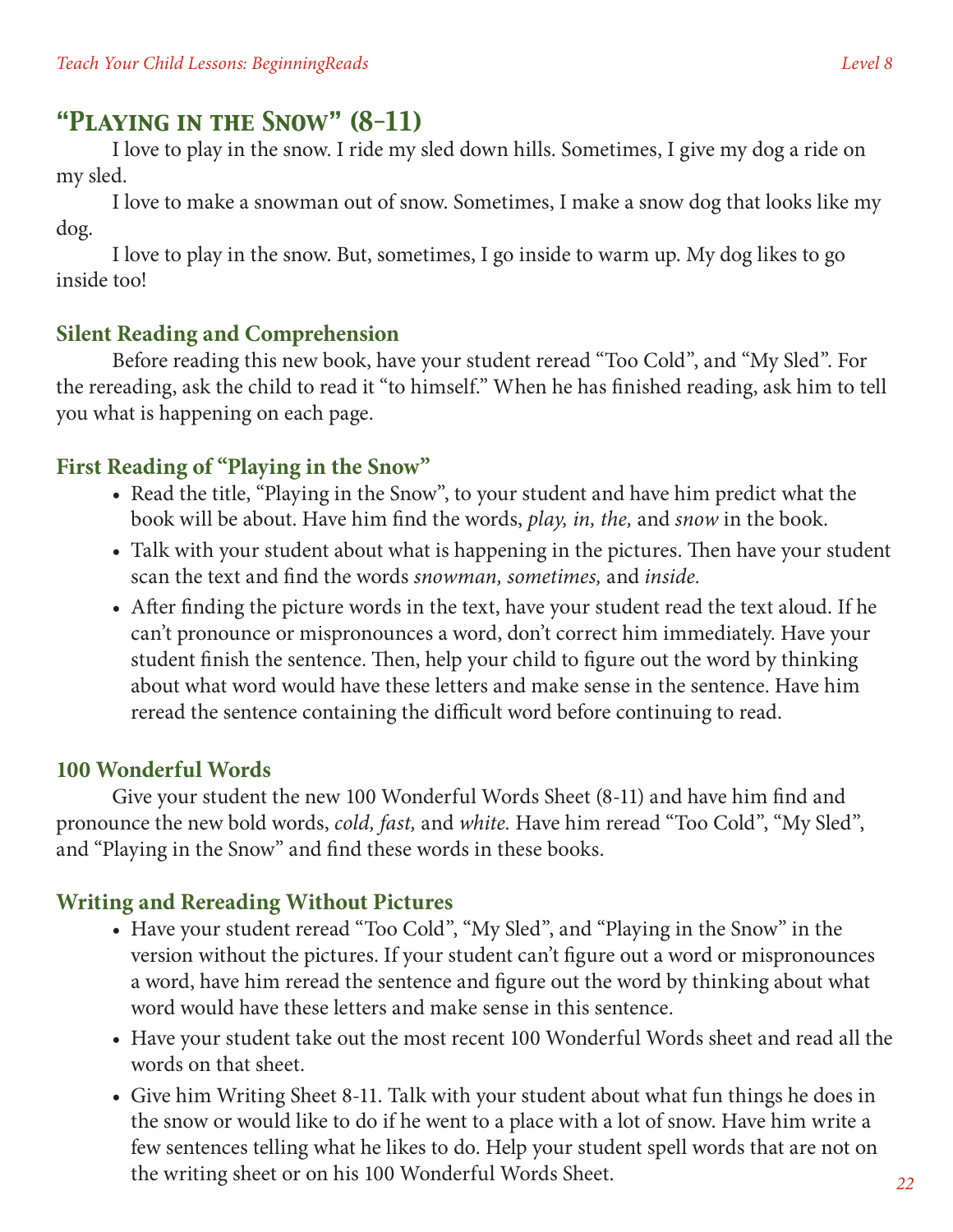# **100 Wonderful Words (8-11)**

| $\mathbf{A}$ | and   | am    | are      | at     | all   | about |      |
|--------------|-------|-------|----------|--------|-------|-------|------|
|              |       |       |          |        |       |       |      |
| $\bf{B}$     | black | but   | big      | best   |       |       |      |
| $\mathbf C$  | can   | come  | children | coat   | cold  |       |      |
| <b>DE</b>    | down  | do    | did      |        |       | eat   |      |
| F            | for   | from  | find     | fish   | fast  |       |      |
| G            | go    | get   | good     |        |       |       |      |
| H            | have  | he    | has      | here   | how   | had   |      |
| $\mathbf{I}$ | it    | is    | in       |        | just  |       |      |
| <b>KL</b>    | keep  |       | like     | little | look  |       |      |
| <b>MN</b>    | my    | make  | move     | more   | many  | not   |      |
| $\mathbf{O}$ | of    | on    | off      | out    | other |       |      |
| PQR          | play  | pick  | place    |        | run   | ride  | rain |
| S            | some  | see   | stop     | she    | said  | star  | snow |
| T            | the   | this  | to       | they   | these | there | that |
|              | thing | time  | teacher  |        |       |       |      |
|              |       |       |          |        |       |       |      |
| UV           | up    |       |          | very   |       |       |      |
| W            | we    | with  | was      | walk   | what  | will  | went |
|              | want  | where | when     | white  |       |       |      |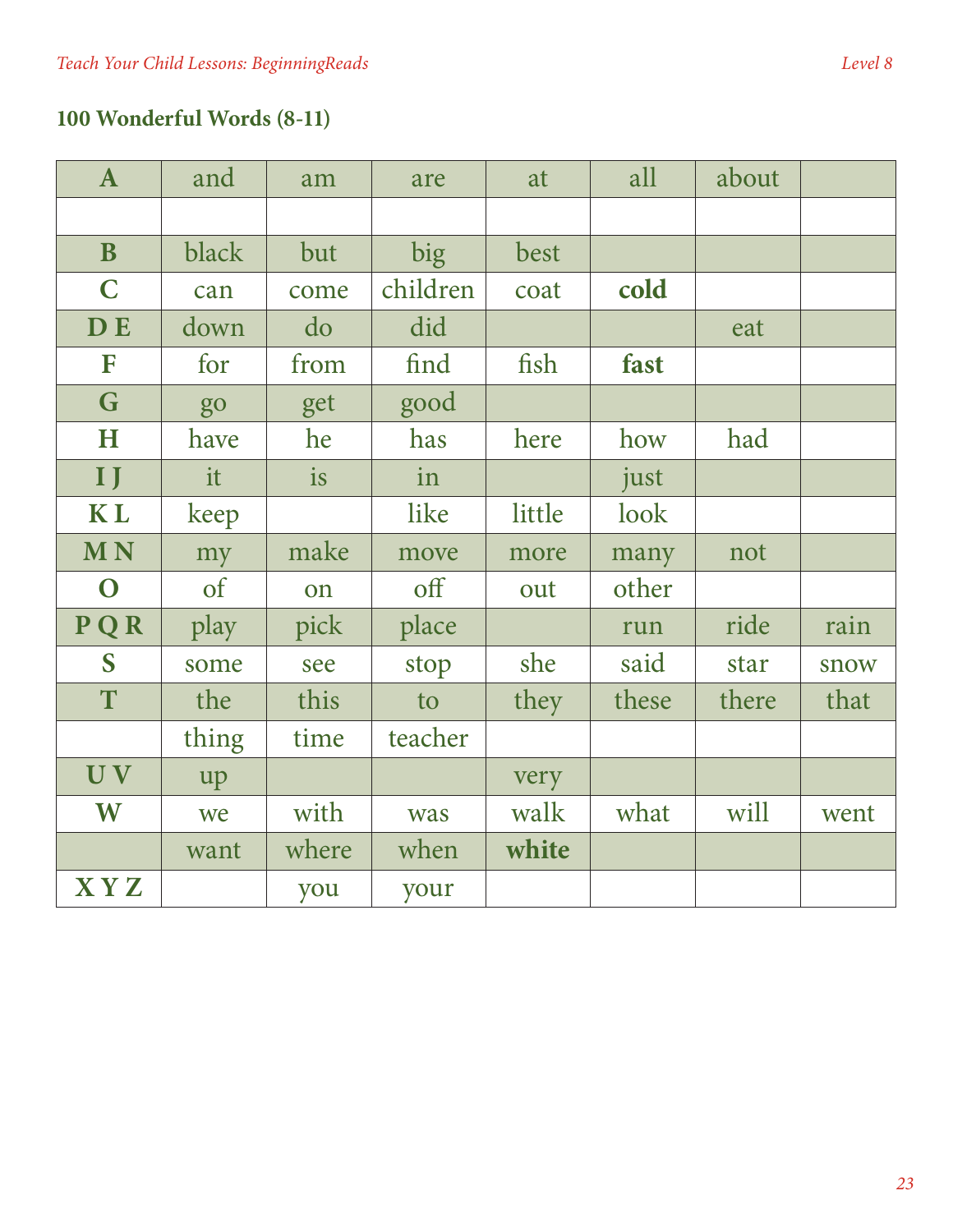# **Writing 8-11**

Does it snow where you live? If not, would you like to visit a place with lots of snow? Write about things you think it would be fun to do in the snow. If you like, draw a picture of these things. Here are some words you might use. Ask your tutor or parent to help with other words you need to spell.

| snow | $-11$    | n n<br>$-0.5$ |  |
|------|----------|---------------|--|
|      | $\alpha$ |               |  |